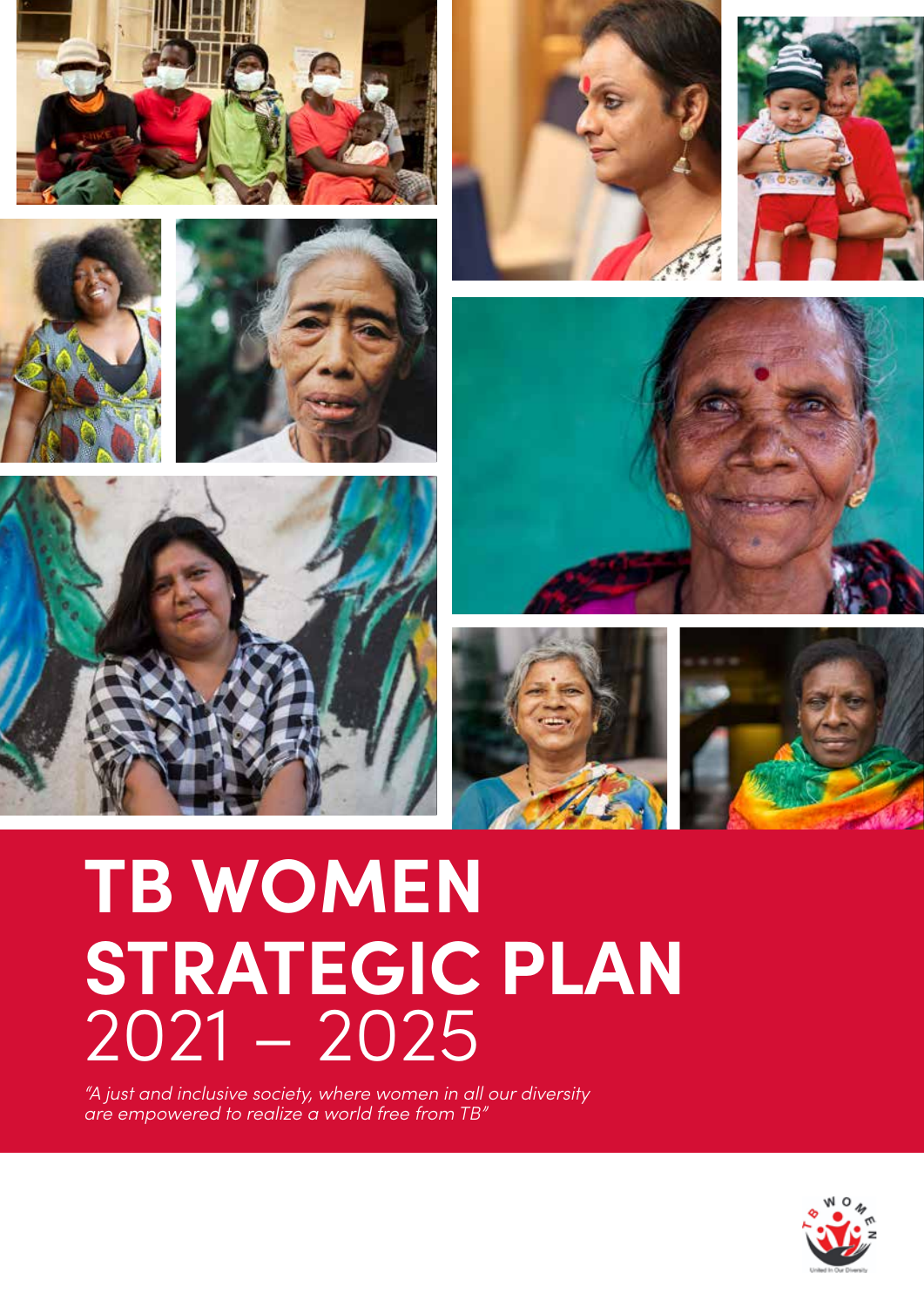TB Women Strategic Plan 2021-2025 Copyright © 2021 TB Women

Facebook: **[/TBWomenGlobal](https://www.facebook.com/TBWomenGloba)** Instagram: **[/TBwomenglobal](https://www.instagram.com/tbwomenglobal/)** Twitter: [@TBWomenGlobal](https://twitter.com/TbWomenGlobal)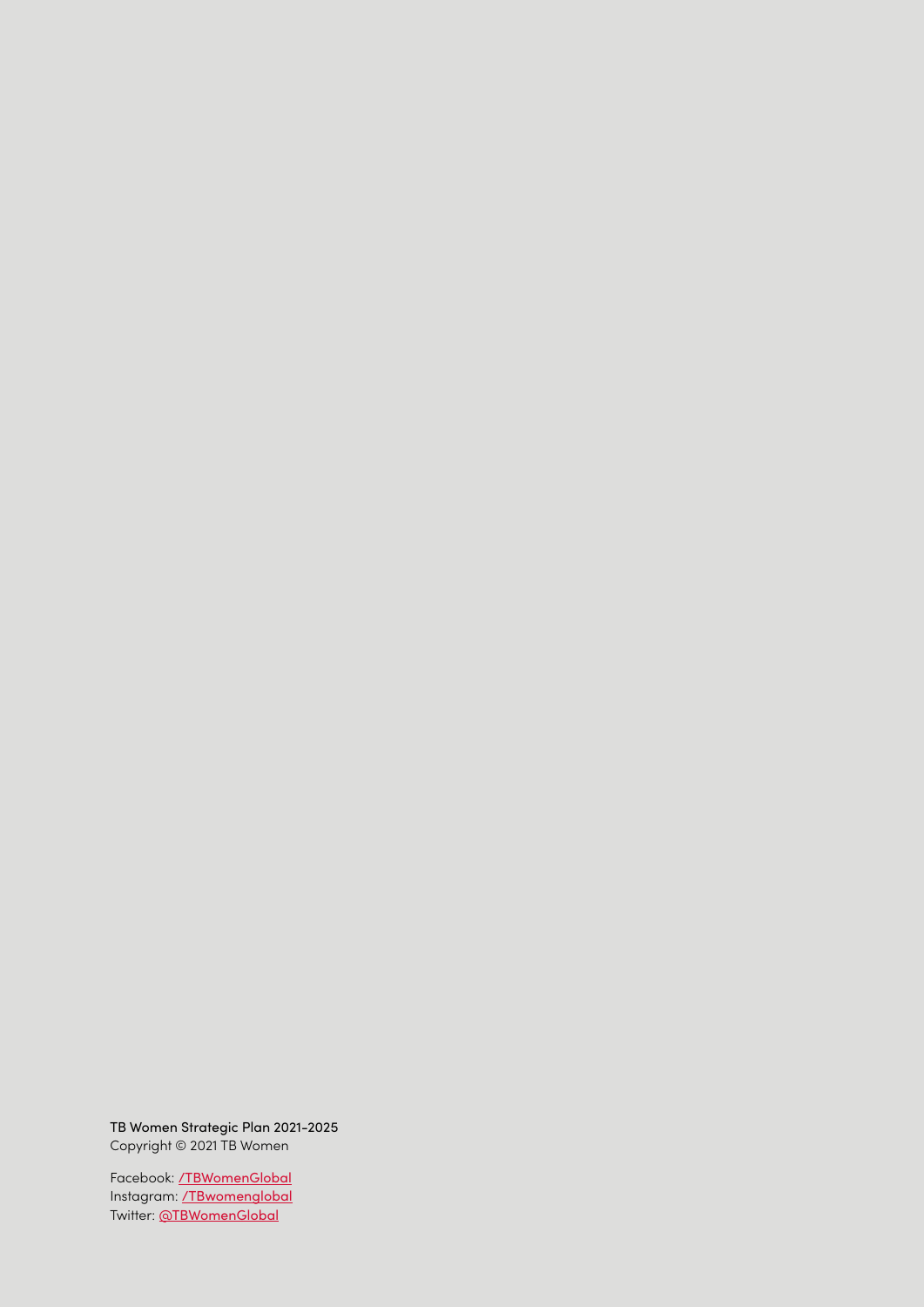## **Table of Contents**

| Acronyms                 |    |
|--------------------------|----|
| Acknowledgements         | 5. |
| Foreword                 |    |
| <b>Executive Summary</b> |    |

### CHAPTER 1

| <b>Introduction, Context</b><br>and Institutional<br><b>Framework</b> |    |
|-----------------------------------------------------------------------|----|
| <b>1.1</b> Introduction                                               | 10 |
| <b>1.2</b> Functions & Mandate of TB Women                            | 14 |
| 1.3 Governance and Management                                         | 15 |

### CHAPTER 2 **Strategic Direction**

| <b>2.1</b> Vision Statement                             | 17 |
|---------------------------------------------------------|----|
| <b>2.2</b> Mission Statement                            | 17 |
| 2.3 Core Values                                         | 17 |
| <b>2.4</b> Strategic Pillars, Objectives, and Outputs   | 18 |
| <b>2.5</b> Rationale of Strategic Objectives and Action | 20 |

### References 29

 $16 -$ 

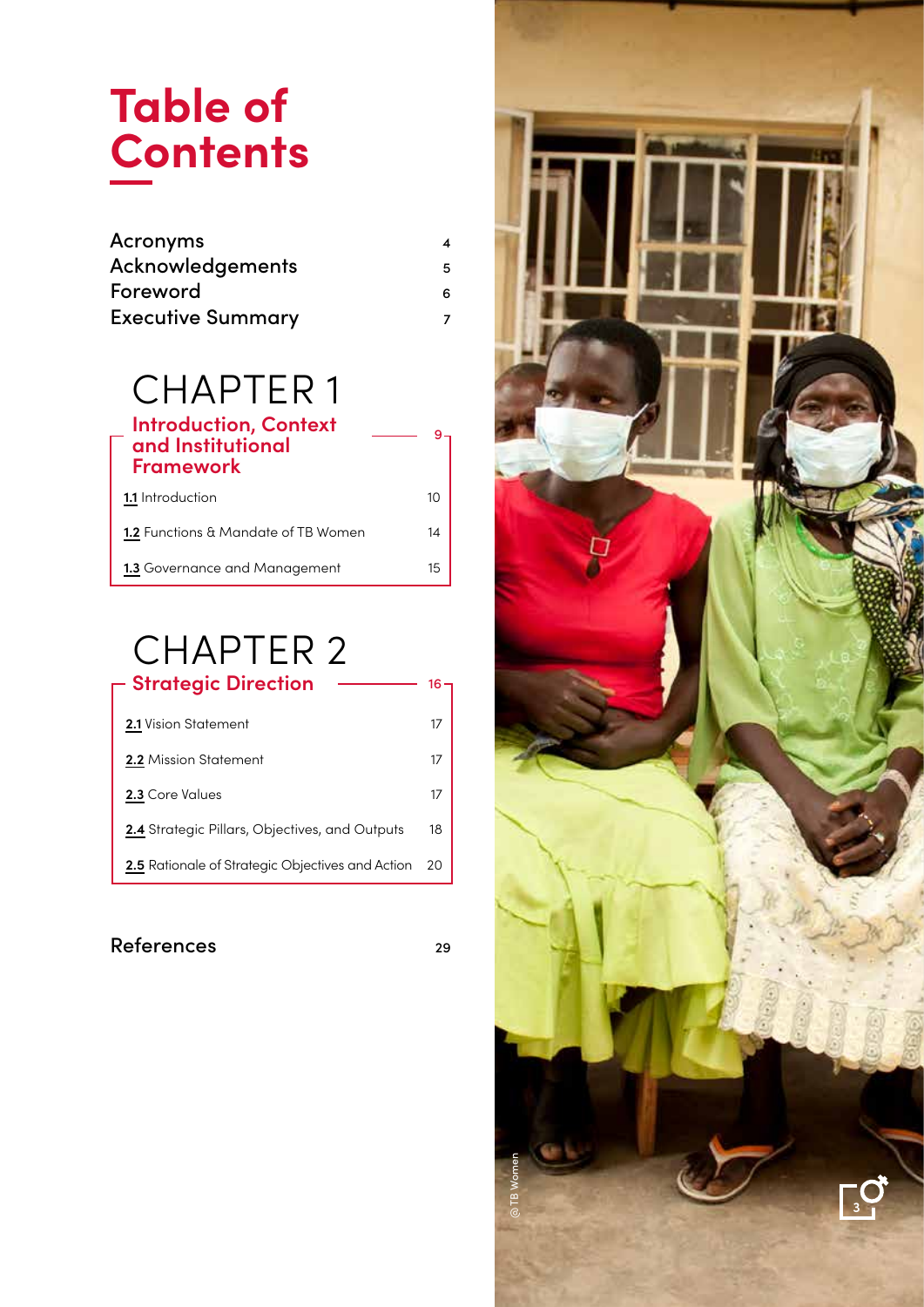# **Acronyms**

| <b>ACT</b>     | African Coalition of TB Activists                       |  |  |
|----------------|---------------------------------------------------------|--|--|
| <b>ACT! AP</b> | Activists' Coalition on TB Asia-Pacific                 |  |  |
| <b>CHW</b>     | <b>Community Health Care Workers</b>                    |  |  |
| <b>CLM</b>     | <b>Community Led Monitoring</b>                         |  |  |
| <b>CSEM</b>    | Civil Society Engagement Mechanism                      |  |  |
| <b>CSS</b>     | Community Systems Strengthening                         |  |  |
| <b>CRG</b>     | Community, Rights, and Gender                           |  |  |
| COVID-19       | Coronavirus disease 2019                                |  |  |
| $\mathsf{CS}$  | Civil society                                           |  |  |
| CG             | <b>Community Groups</b>                                 |  |  |
| <b>DRAFTB</b>  | Dynamique de la Réponse d'Afrique contre la Tuberculose |  |  |
| <b>GBV</b>     | Gender-based violence                                   |  |  |
| <b>GCTA</b>    | <b>Global Coalition of TB Activists</b>                 |  |  |
| <b>GFATM</b>   | The Global Fund to fight AIDS, Tuberculosis and Malaria |  |  |
| M&E            | Monitoring and evaluation                               |  |  |
| MoH            | Ministry of Health                                      |  |  |
| MoU            | Memorandum of Understanding                             |  |  |
| <b>NSP</b>     | National Strategic Plan                                 |  |  |
| <b>NTP</b>     | National TB Programme                                   |  |  |
| <b>SDGs</b>    | Sustainable Development Goal                            |  |  |
| <b>STP</b>     | Stop TB Partnership                                     |  |  |
| <b>TBEC</b>    | TB Europe Coalition                                     |  |  |
| <b>TBW</b>     | TB Women                                                |  |  |
| ΤВ             | Tuberculosis                                            |  |  |
| <b>UHC</b>     | Universal Health Coverage                               |  |  |
| <b>UNHLM</b>   | United Nations High Level Meeting on TB                 |  |  |
| <b>WHO</b>     | World Health Organization                               |  |  |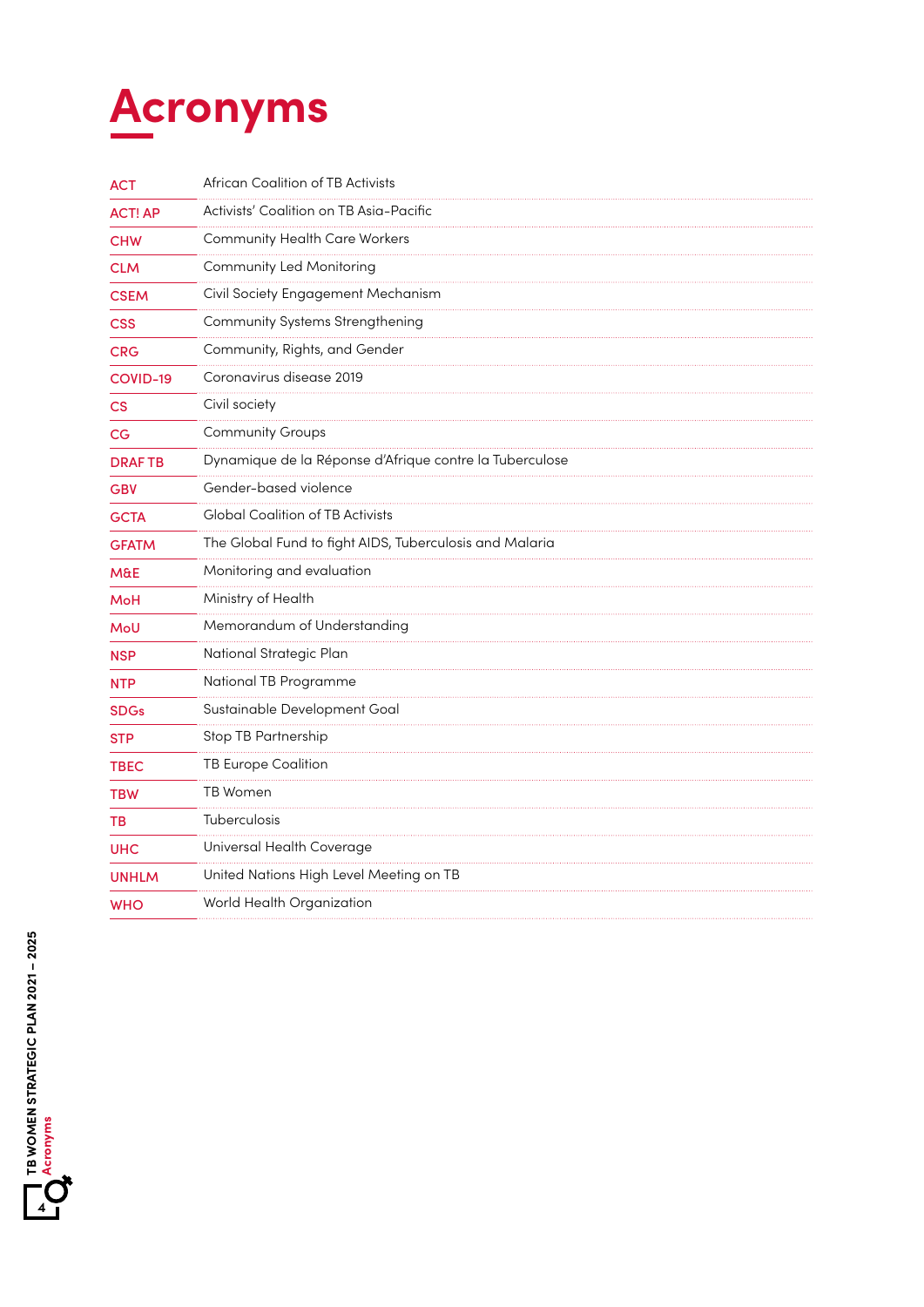

TB Women acknowledges the guidance of the interim leadership comprised of Maurine Murenga (Kenya), Thokozile Phiri Nkhoma (Malawi), Ani Hernasari (Indonesia), Meirinda Sebayang (Indonesia), Cintia Dantas (Brazil), Paula Rusu (Romania), Ida Savandogo (Burkina Faso), Dr. Santosh Kumar Giri (India), and Kate O'Brien (USA). Thank you all for sharing your valuable and diverse experiences which informed the development of this strategy. This team has been instrumental in driving the establishment of the organisation. Throughout the development of the Strategic Plan, they have guaranteed that their dedication to ensuring gender transformation in the tuberculosis (TB) response is made a reality.

We pay special thanks to the 'peer gender expert reviewers', including Anna Versfeld, Sophie Dilmitis, RD Marte, Ingrid Schoeman and Deliana Garcia whose technical inputs and advice – at truly short notice – shaped and enriched the content and structure of the Strategic Plan. We also acknowledge the Stop TB Partnership for the financial support to produce this Strategic Plan, James Malar for his invaluable inputs and technical review and Ricarda Steele for reviewing, copy editing and design coordination, both from Stop TB Partnership Secretariat.

We give a special thanks to Dr. Lucica Ditiu, our Special Advisor, for her guidance, advice, and support in shaping TB Women. We thank Lucica because not only has she meaningfully engaged TB affected communities, but Lucica also championed a human rights and gender responsive TB approach to programming at the country level. This is making a significant difference in finding people with TB in our communities and ensuring we can overcome the legal, human rights and gender barriers to accessing services often experienced.

Lastly, we extend special appreciation to Olive Mumba for her dedication and commitment in the development of this Strategic Plan and defining our vision, mission, and objectives.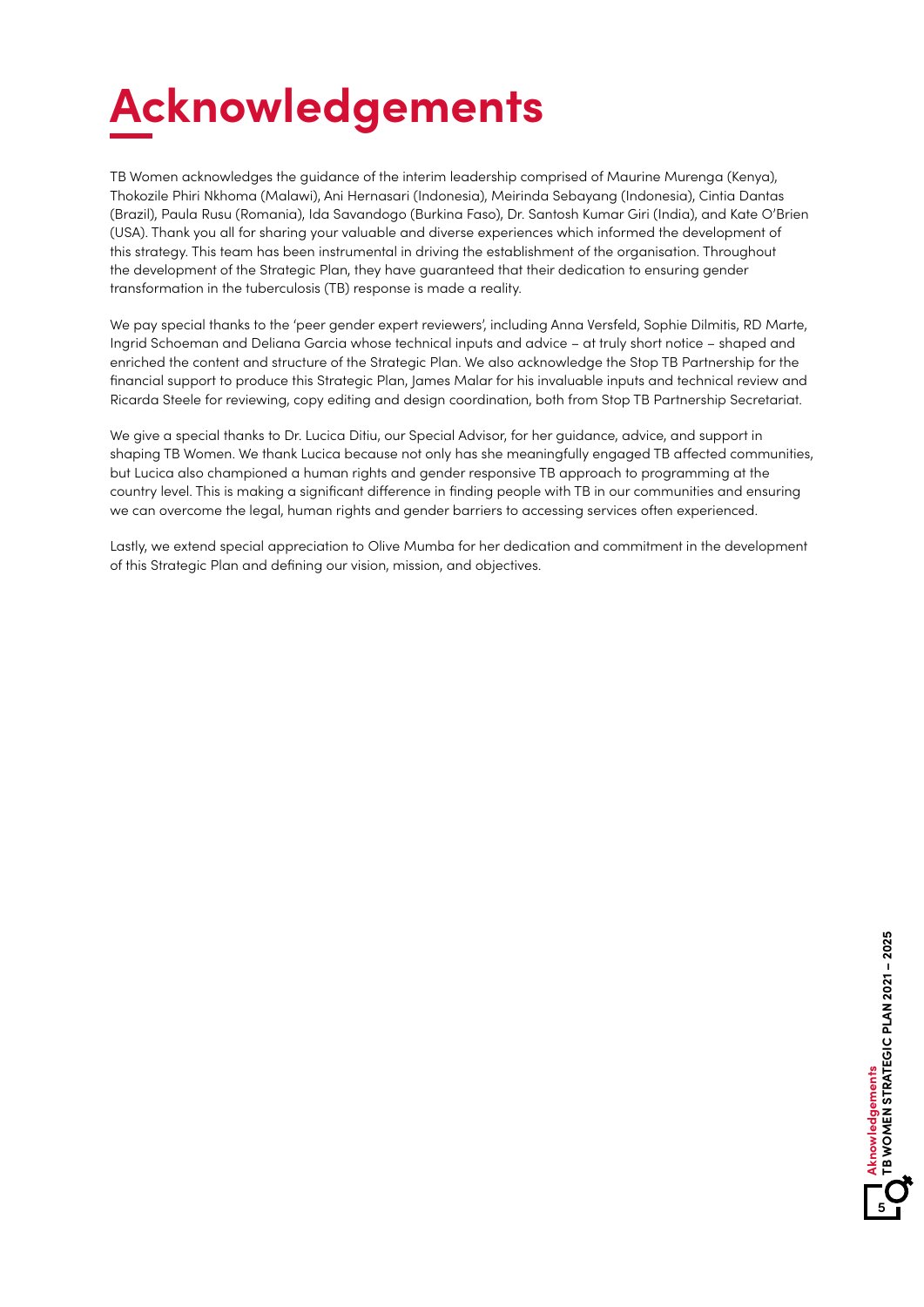## **Foreword**

What began as a side conversation in 2019 between a group of women, who are members of TBpeople, has grown and, with this Strategic Plan, now lays the foundation for a movement.

The last few months have been quite engaging for the TB Women Interim Board as we discussed and agreed to the network's vision - *to ensure a just and inclusive society, where women in all our diversity are empowered to realize a world free from TB* - a vision which carries even greater weight in light of the COVID-19 pandemic and its impact on women, TB, health and socio-economic systems.

To have a just and inclusive society, TB Women - a new network (2020) with women who have survived TB in the forefront - will work towards empowering girls, boys, women and men to redress the power dynamics and structures that serve to reinforce gendered inequalities, and to decrease TB stigma and other socioeconomic factors with the aim of strengthening the TB response.

The mandate involves strengthening the engagement, representation and voice of women TB survivors to form a coordinated global movement. TB Women will use key gender-transformative approaches with the aim of:

- **a. Building a global movement of women in all their diversity committed to ending TB;**
- **b. Fostering critical examination of inequalities and gender roles, norms and dynamics that act as barriers to ending TB and playing a leadership role in developing interventions/ guidance to address barriers;**
- **c. Recognizing and strengthening positive norms, policies and strategies that support equality for an enabling environment that responds to TB; and**
- **d. Promoting the relative position of women, girls and marginalized groups and transforming the underlying social structures, policies and broadly held social norms that perpetuate and legitimize gender inequalities.**

TB Women's mandate will be guided by four key strategic objectives, including creating a conducive legal and policy environment, and capacitating communities. The network will identify key gender-related issues and respond to this by advancing the gender advocacy agenda at local, national, and global levels through research, capacity development and engagement of key TB affected communities. As a new network, TB Women's early efforts will be channelled towards developing its governance and management structures, policies and processes so as to ensure it is a viable network that is able to attract and retain partnerships. The current leadership will bring a management team on board that will support the network to reach its objectives and increase the network's profile and visibility, strengthen relationships with key stakeholders and link key leaders to the network. The technical management team will ensure it includes women from the TB community to ensure the approach is bottom up.

It is with an immense sense of privilege and responsibility that TB Women adopts this significant mandate. We look ahead with vigour and commitment, guided by our Strategic Plan 2021 - 2025, and steadfast in our core values and principles, which are grounded in the realities of the communities we aim to serve. TB Women readily moves forward with direction from our interim leadership, informed by our focal points, inspired by community partners, and supported, yet held accountable, by our Board, partners and broader stakeholders.

We eagerly look forward to the next 5 years and to creating a women's TB movement, strengthening TB gender transformative responses, advancing human rights and ending TB by 2030!

TB Women Interim Board 8<sup>th</sup> March 2021 **International Women's Day**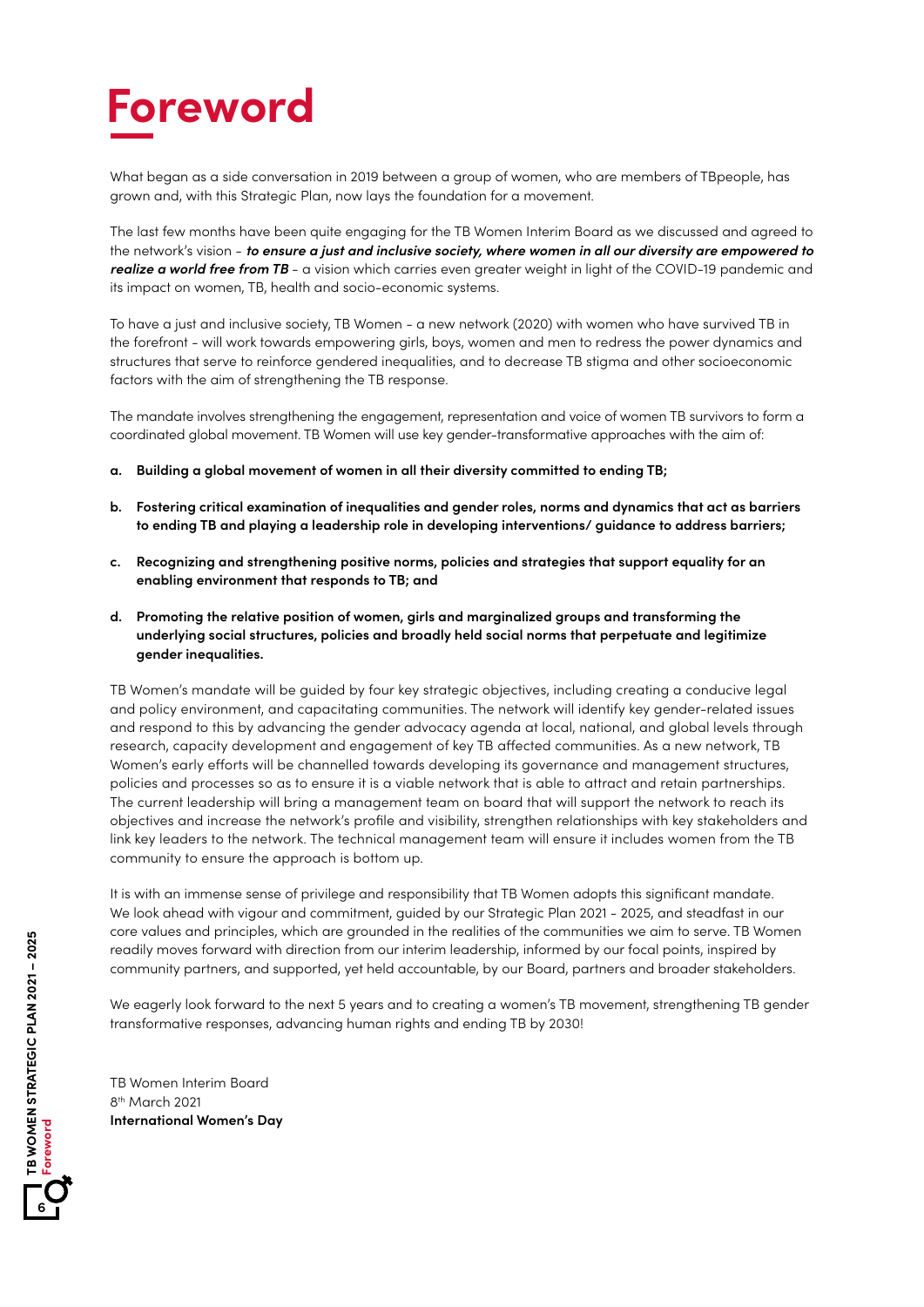# **Executive Summary**

To end tuberculosis, effectively and sustainability recover and "catch up" after the impacts of COVID-19 and realise universal health coverage and comprehensive social protection systems, there is a critical need to adopt and invest in a gender transformative TB response at national, regional and global level. The UN HLM on TB Political Declaration<sup>1</sup>, the End TB Strategy<sup>2</sup>, the Global Plan to End TB<sup>3</sup> recognizes gender as a critical dimension for understanding and responding to TB. Globally, 64% of new cases occur among males – reflecting gender patterns in societies and cultures (though we note recent report on Afghanistan that suggests shows that women are disproportionately impacted in terms of prevalence as well)<sup>4</sup>, such as those relating to high-risk occupations and poor health-seeking behaviours<sup>5</sup>. However, a deeper analysis reveals complex dynamics on risk and access to health and social support services. For example, TB in pregnant women living with HIV increases the risk of maternal and infant mortality by almost 400%<sup>6</sup>. Key and vulnerable populations (which, for TB, include groups such as prisoners, urban poor, migrants, refugees and indigenous populations) often face social marginalization that is compounded by gender. Subsequent TB related stigma also manifests differently for men, women and transgender persons and also manifests differently at various points in time - before TB diagnosis, during treatment, and even after treatment is completed. A gender transformative approach<sup>7</sup> enables us to be effective and efficient in our investment by identifying and utilizing key strategic information. Through data analysis and meaningful consultation with affected communities, it is possible to 'know your epidemic' and 'know your response'.

TB Women is a newly formed network comprised of women leaders from across the globe, representing different constituencies that have come together to provide leadership, coordination, and respond to

issues related to TB and gender equality. TB Women's mandate is two-fold:

- a. Build a movement and garner a collective voice on TB and gender equality
- b. Act as the global voice on women's empowerment and evidence-based gender transformative TB policy, programming and representation

TB Women's vision is **a just and inclusive society, where women in all our diversity(i) are empowered to realize a world free from TB.** In the context of the COVID-19 pandemic, where inequalities and marginalisation have been heightened and program resources stretched and program reach restricted, this has never been more important<sup>8</sup>.

#### TB Women's mission is **to build a coordinated movement for a gender transformative TB response through women's mobilization, empowerment, policy advocacy, innovation, evidence building and knowledge sharing.**

TB Women, as a global TB network of women in all our diversity, is committed to integrity, accountability and transparency and is a network that respects inclusion and fosters solidarity through collaboration and partnerships whilst advocating for gender equity, mutual respect and confidentiality. As a network we firmly believe that women's rights are human rights, children's rights are human rights, and transgender rights are human rights and that the realisation of these rights, as is called for in the *Deadly Divide: TB Commitments vs. TB Realities*9 report, is essential to ending TB. With this in mind, all of our work is focused on the promotion and protection of human rights, women's rights and ensuring that no one faces TB alone.

 $^{\circ}$  Diversity encompasses acceptance and respect. It means understanding that each individual is unique and recognizing our individual differences. These can be along the dimensions of race, ethnicity, gender identity, sexual orientation, socio-economic status, age, physical abilities, religious beliefs, political beliefs, or other ideologies. It is the exploration of these differences in a safe, positive, and nurturing environment. It is about understanding each other and moving beyond simple tolerance to instead embracing and celebrating the rich dimensions of the diversity contained within each individual. Diversity here means women, girls, transwomen, women who are part of TB key populations, women in their different roles (productive or not productive), women as leaders both within and outside the TB response, and men and boys as allies.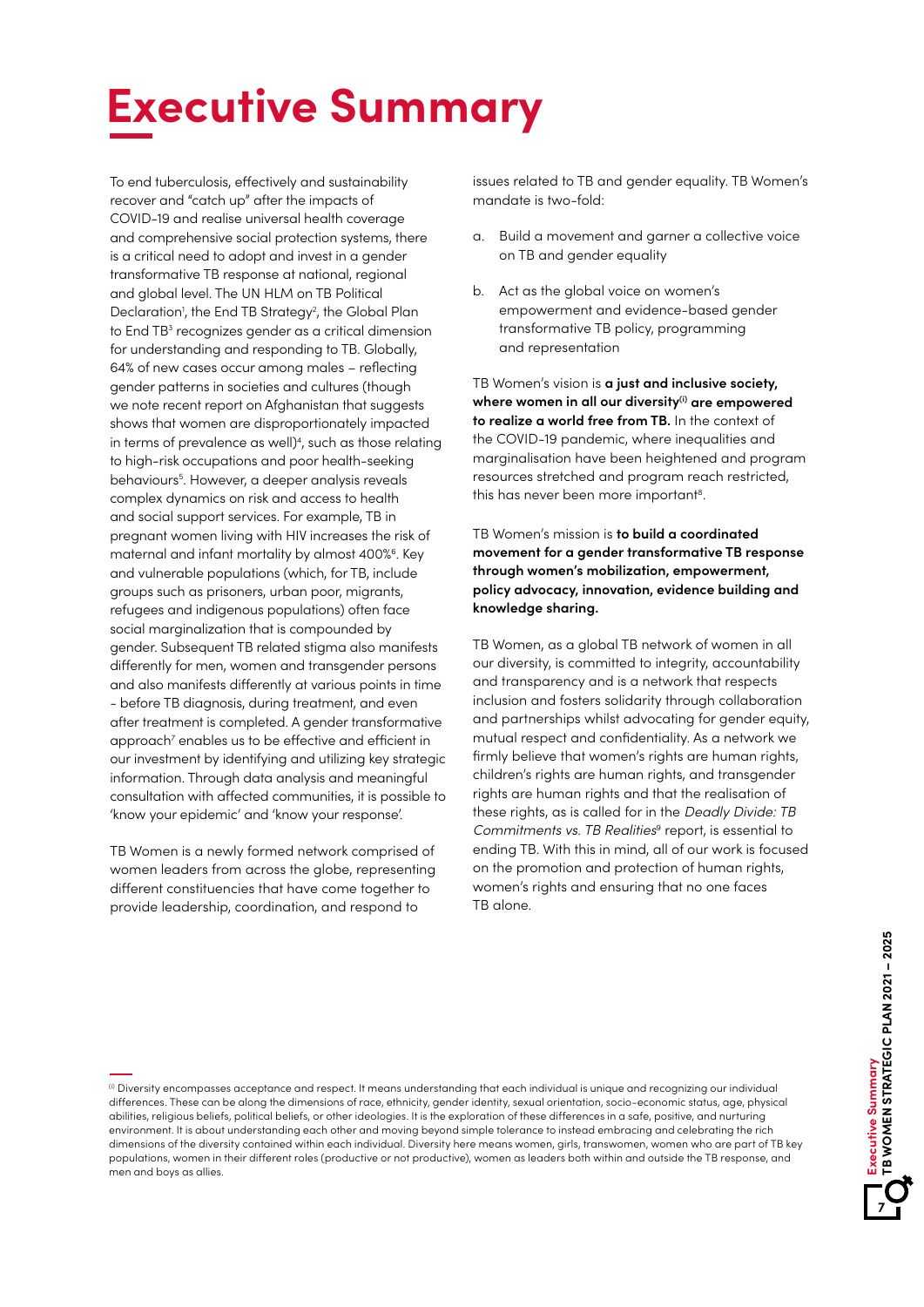### **The Strategic Pillars and Objectives of TB Women**

| <b>STRATEGIC PILLAR</b>                                        | <b>STRATEGIC OBJECTIVE</b>                                                                                                                                                    |  |
|----------------------------------------------------------------|-------------------------------------------------------------------------------------------------------------------------------------------------------------------------------|--|
| <b>Building a TB movement of</b><br>women in all our diversity | <b>Strategic Objective 1:</b> To create an enabling environment for a movement<br>of women in all our diversity to strategically and effectively engage in the<br>TB response |  |
| <b>Enhancing the evidence base to</b>                          | Strategic Objective 2: To generate new evidence and innovations, and                                                                                                          |  |
| inform a gender transformative                                 | maximise the use of existing innovations and evidence base to enable a                                                                                                        |  |
| TB response                                                    | gender transformative TB response                                                                                                                                             |  |
| Driving a gender transformative                                | <b>Strategic Objective 3:</b> To drive and monitor the empowerment of women in                                                                                                |  |
| policy and advocacy agenda                                     | all our diversity through a strategic and coordinated advocacy agenda                                                                                                         |  |
| Establishing a strong, effective                               | Strategic Objective 4: To strengthen the membership and coordination                                                                                                          |  |
| and sustainable network                                        | capacity of TB Women as a global network                                                                                                                                      |  |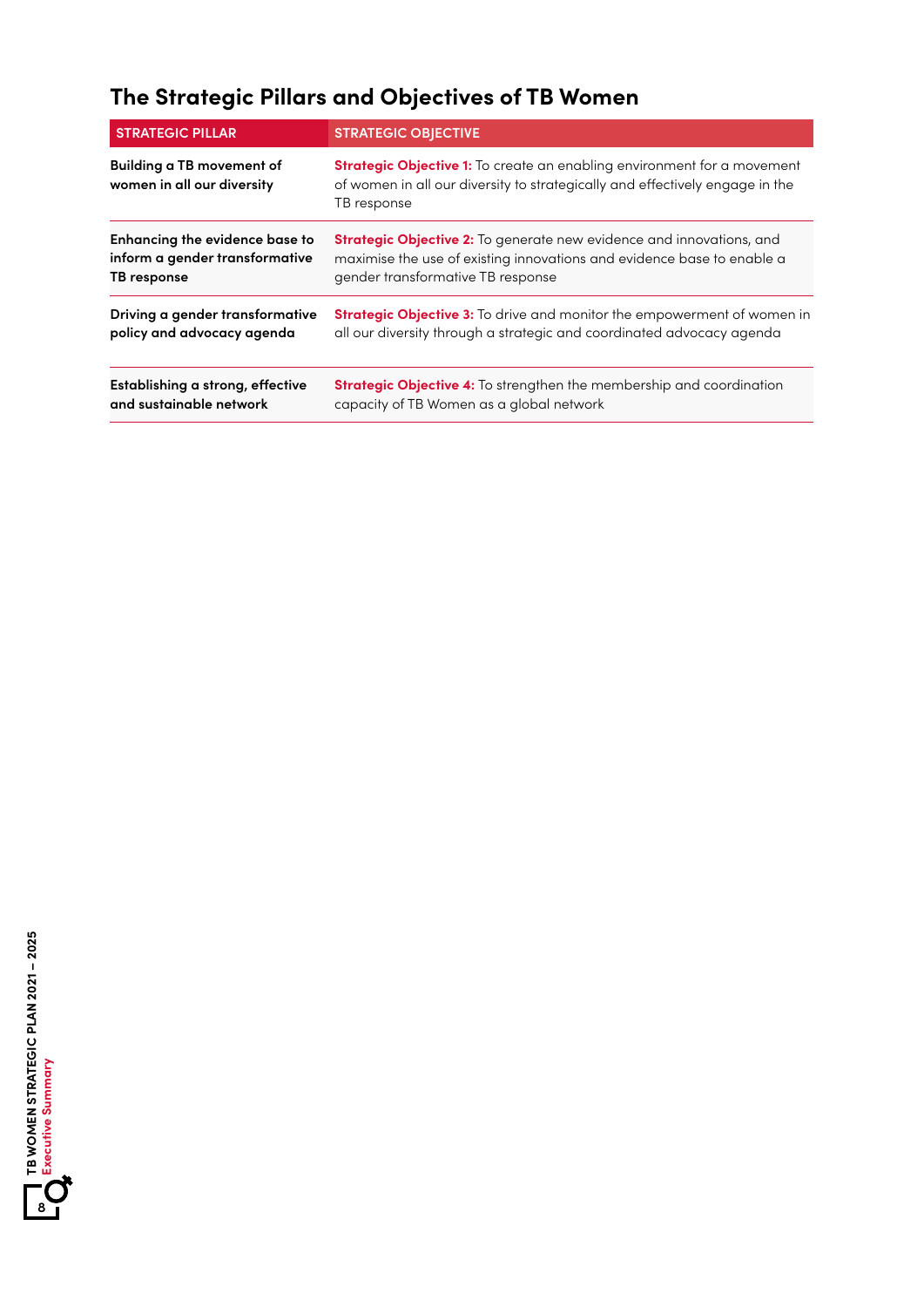# CHAPTER 1 **Introduction, Context and Institutional Framework**

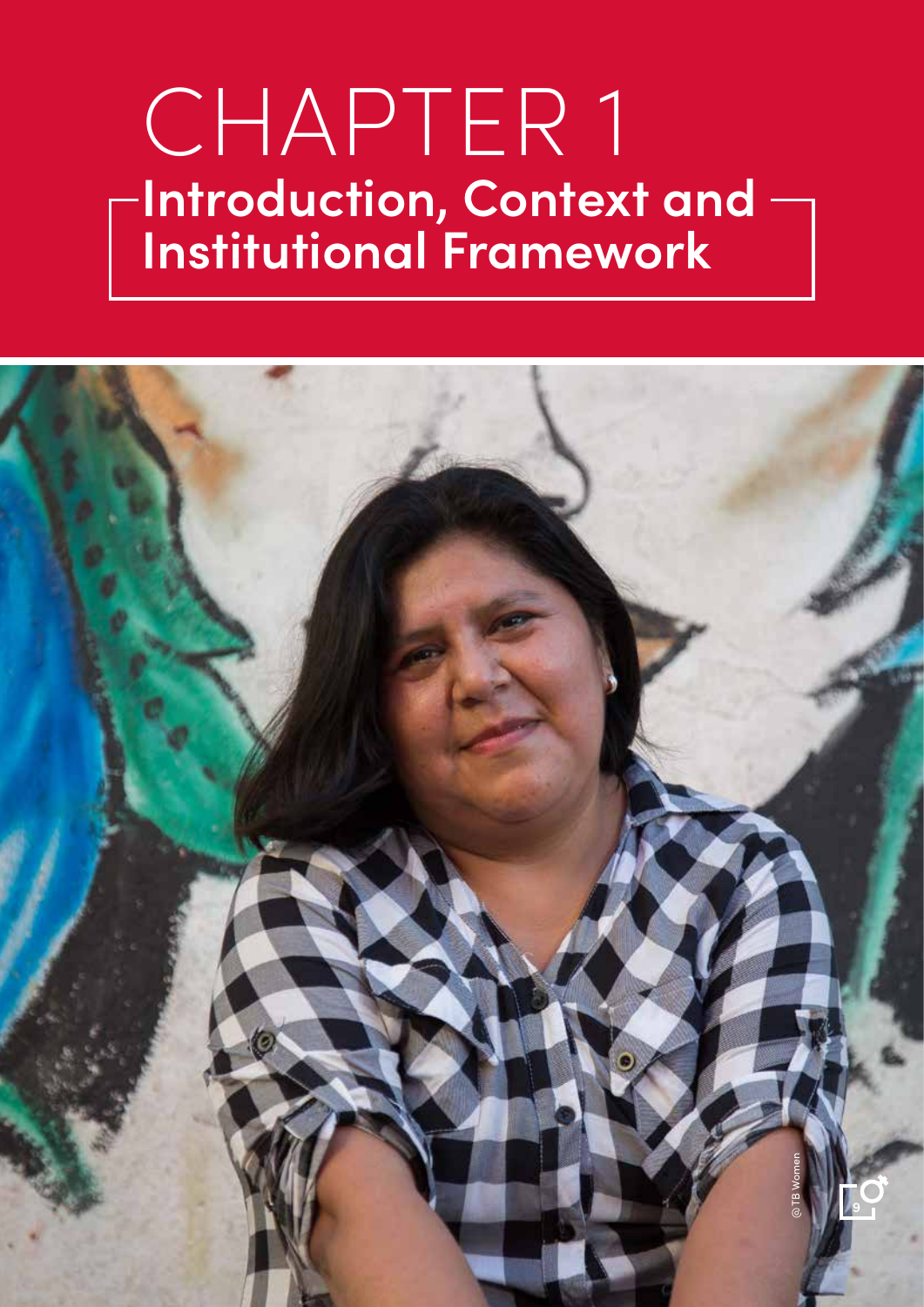TB Women, a newly formed network in 2020, is comprised of women in all our diversity from different parts of the world and representing different constituencies, who are coming together to provide leadership and coordination, and to respond to issues related to TB, women and gender equality. With this Strategic Plan, TB Women is putting structures and processes in place to make it a viable movement/institution and will be reaching out to various stakeholders and development partners to support the

women empowerment agenda in ending TB. The leadership<sup>(ii)</sup> believes in building membership, leadership, partnerships, evidence, innovation and advocacy to ensure women affected by TB are capacitated to identify and address key barriers and priorities and contribute to ending TB and positive social change.

This document outlines the context and strategies that TB Women will leverage to move its agenda forward.

## 1.1 **Introduction**

### **TB and Women**

In September 2018, the global TB community came together for the United Nations High Level Meeting (UNHLM) on TB. The resulting political declaration makes clear reference to the need for gender equality and social inclusion to be central to the TB response<sup>10</sup>. Though there is mention of gender responsive health services and of approaches that protect and promote human rights and gender equality<sup>11</sup>, the UNHLM political declaration does not go further to develop gender-specific targets nor to expand upon what "gender-responsive health services" looks like and means. More recently, the TB affected communities report, *A Deadly Divide: TB Commitments vs. TB Realities*, re-explores the need to further strengthen efforts to realize a gender transformative TB response.

For too long we have been trying to address TB as a medical issue only, but TB has always been a disease of poverty<sup>12</sup> and has affected those who are most marginalized. In addition to this, the TB response has not done enough to explore how women and men are impacted differently by TB and how these differences can be further understood through an enhanced understanding of social norms, behaviours and practices.

TB kills around 1.5 million people every year, or 4,300 people a day13. It is the single largest infectious disease killer globally, and among the top five killers of women aged 20-59<sup>14</sup>. In many TB high burden countries, TB continues to kill more people than COVID-19. TB devastates families and entire

communities, has significant physical, psychological and financial effects that continue beyond treatment, and consequently leaves future generations without opportunity. COVID-10 has served to further exacerbate this marginalisation and vulnerability<sup>15</sup>.

As public health experts, we know that more men fall ill with TB than women, but as development experts we also know that women carry the brunt of the disease in many other ways. TB in women adds to already drastic inequalities - TB interrupts girls' education, in many settings TB stigma limits young women's marriage prospects, and leads to loss of land ownership and disenfranchisement for women<sup>16</sup>. Women with undiagnosed TB who have, or take care of, children or the elderly inevitably put them at risk. Women, whether young or old, cis gender or transgender, caregivers, health workers, mothers, patients, those who have a criminalised legal status or hold a level of privilege, all experience the burden of TB differently. Across settings, women spend twice as much time as men<sup>17</sup> on housework and family care and, according to the World Health Organization (WHO), 70%18 of the health workforce in developing countries are women. TB may be more prevalent among men, but for every man there is likely a woman delivering his diagnosis and treatment, and a wife or mother to take care of him and his children.

Pregnant women and their babies are also vulnerable to diseases such as TB. According to the TB Alliance, 6-15 percent of all maternal deaths are caused by TB19. In addition, a baby is at six times the risk of dying just before or after birth when the mother has TB<sup>20</sup>. Integrating TB preventive care and screening services

(ii) Maurine Murenga (Kenya), Thokozile Phiri Nkhoma (Malawi), Ani Hernasari (Indonesia), Meirinda Sebayang (Indonesia), Cintia Dantas (Brasil), Paula Rusu (Romania), Ida Savandogo (Burkina Faso), Dr. Santosh Kumar Giri (India), Kate O'Brien (USA).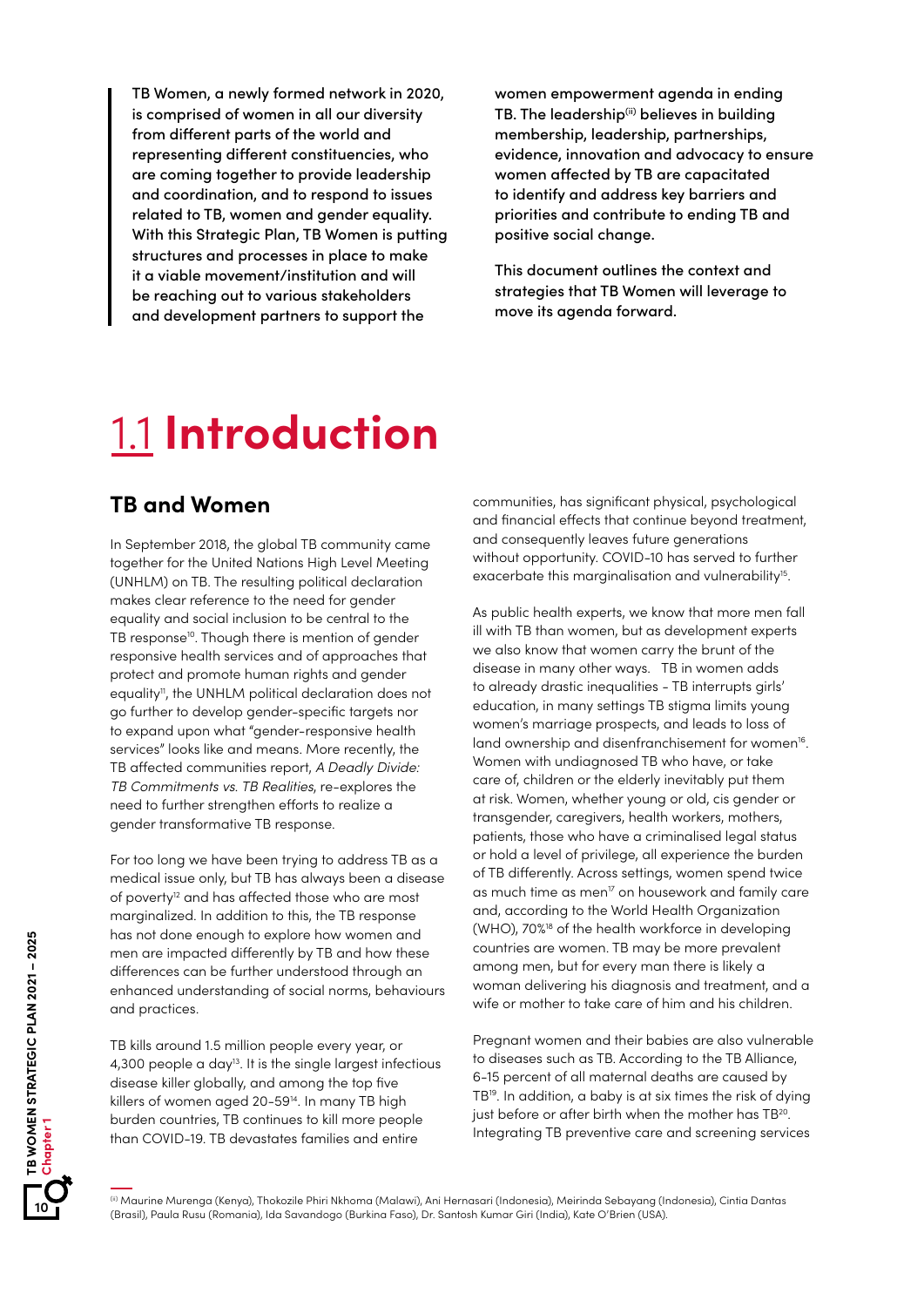into antenatal care visits is crucial for the health and well-being of women and their children. With gender as a focus in the post-2015 development agenda, the global health community is working to improve maternal, new-born and child health.

In addition, different studies are providing evidence around the impact of COVID-19 in other health challenges, including TB. Analysis from several stakeholders show that the response to TB will be severely affected by the challenges in responding to the COVID-19 pandemic. Ongoing studies in India and South Africa suggest that people with TB may have a significantly higher chance of death if they contract COVID-19 and estimate that thousands of deaths per year could be prevented if people with TB in high burden TB countries are vaccinated against COVID-19. Additional research and evidence is needed to truly understand the potential links between COVID-19 and TB, including understanding whether TB, including Latent TB Infection, is a risk factor/protection factor and whether those with reduced lung capacity as a result of TB infection could benefit from prioritised COVID-19 vaccination as part of a package of integrated TB/COVID-19 services. COVID-19 is also having and will continue to have a devastating impact socially and economically in populations all around the globe, driving people into even more poverty. Women will be heavily affected by this impact of the pandemic, especially women affected by TB<sup>21</sup>.

### **TB and Gender**

Gender is increasingly recognized as a critical dimension for understanding and responding to TB, including in the End TB Strategy and the Global Plan to End TB. Globally, 64%<sup>22</sup> of new of people diagnosed with TB are male – reflecting gender patterns in societies and cultures, such as those relating to high-risk occupations and poor health-seeking behaviours. However, a deeper analysis reveals complex dynamics on risk and access to services. For example, TB in pregnant women living with HIV increases the risk of maternal and infant mortality by almost 400%23.

Social determinants such as poverty, literacy, nutrition, and legal status remain central to the TB epidemic and there is a need to understand the experience of women in this context. Gender inequality reduces the ability of women and girls to protect and keep themselves healthy, and access social services like education. This is also noted in Sustainable Development Goal (SDG) 524 which stipulates the need to achieve gender equality and empower all women and girls, with emphasis to support prevention interventions for women and girls including those that aim to decrease gender-based violence (GBV) and increase women's relational



powers. Globally, differentiations exist which affect women's right to access, control, voice and participate in the socioeconomic, political sphere<sup>25</sup>. These rights also determine access to TB health services.

Gender equity is a key determinant of health and wellbeing26. It makes a fundamental difference as to who is at risk to a disease, who can access the services they need, and whose lives are impacted (socially, economically, etc.) and to what extent. A gender equity approach towards achieving gender equality enables governments, TB communities and civil society at large to be effective and efficient in TB investments by identifying and utilizing key strategic evidence and data. Through data analysis and meaningful consultation with women affected by TB, it is possible to 'know the TB epidemic' and 'know the TB response'. This ensures an understanding of the gender-related factors (social, cultural, economic, France Colorer and Highlands and the section of the section of the section of the section of the section of the section of the section of the section of the section of the section of the section of the section of the secti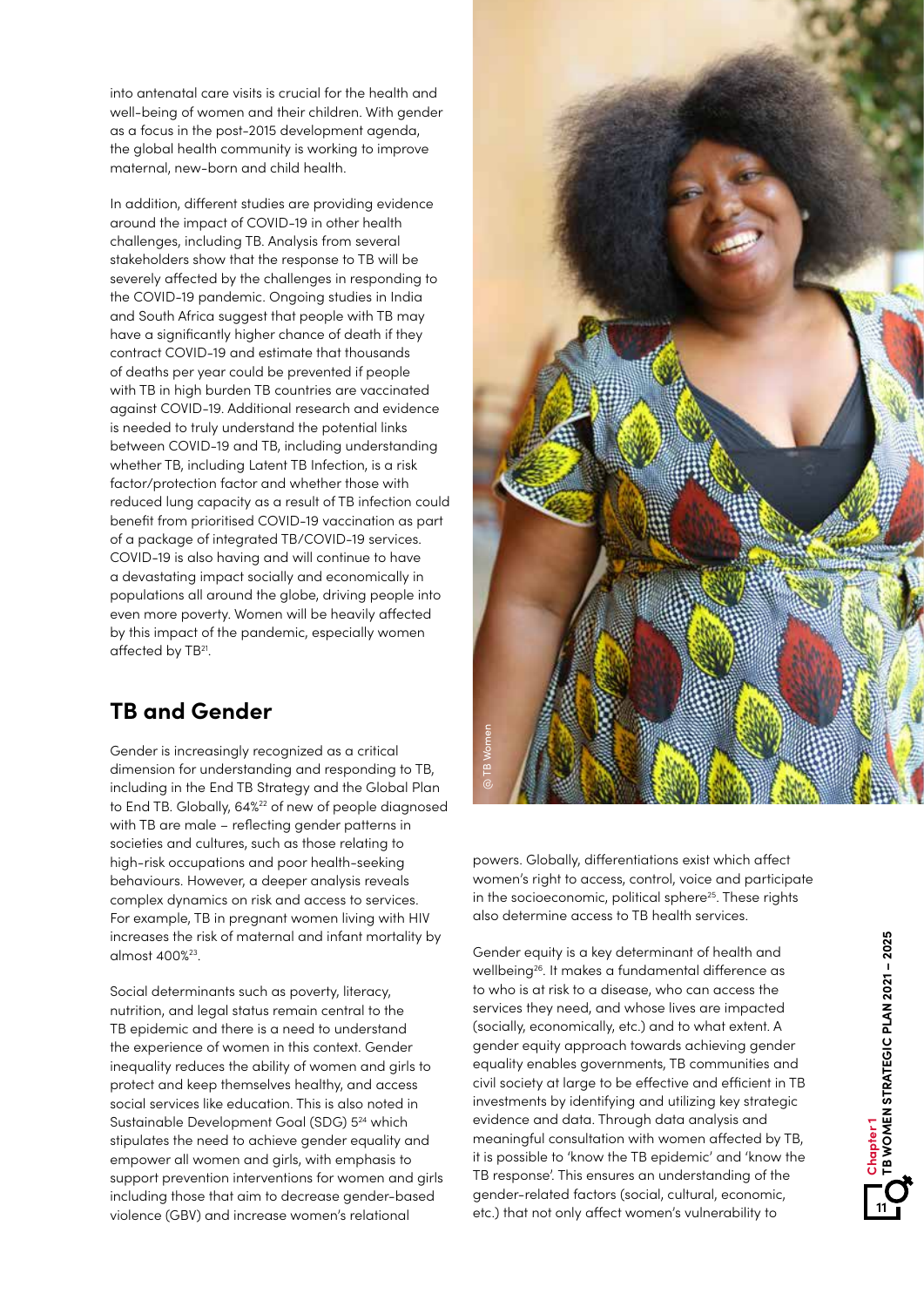ill health, but the ability to seek and benefit from prevention, testing, treatment, care and support, and if living with the disease, to live well. Ultimately, such an approach shapes the impact of a TB response.

"Gender blind" refers to the failure to recognize that the roles and responsibilities of men/boys and women/girls are assigned to them in specific social, cultural, economic, and political contexts and backgrounds27. Projects, programmes, policies and attitudes which are gender blind do not take into account these different roles and diverse needs. They maintain the status quo and will not help transform the unequal structure of gender relations.

Gender transformative policies and programmes, which address the specific needs of women in our diversity, challenge harmful gender norms and aim to champion the empowerment of women and girls through national TB responses<sup>28</sup>. Women and girls in all our diversity can be a key population within the TB response partly because of the gender inequalities that render us vulnerable. An enabling environment that upholds human rights and protects and promotes access to health services is required. Such programming seeks to reduce gender-related barriers, including stigma and discrimination, to accessing programmes and services, while improving the uptake and quality of services by tailoring these to the needs of women and girls in all our diversity. Gender-responsive programmes for women and girls also enshrine and guarantee social, legal and economic empowerment, improve access to health services and to education, eliminate stigma and discrimination, and aim to challenge harmful norms and unequal power relations in order to prevent and address GBV and improve access to justice.

### **TB and Women Rights**

Stigma, discrimination, GBV and other violations of human rights undermine an effective TB response. Consequently, promoting and protecting the rights of women affected by TB is essential. This not only reduces the personal impact of living with the disease, but also helps to create an enabling environment that encourages women to access and utilise services. Success in such efforts requires moving from rhetoric to investing in the very practical programmes that have been shown to reduce human rights and gender-related barriers for women to access services, increasing uptake of and retention in TB related services and treatment, and ultimately increases the efficacy of the TB response.

Respect for the right to privacy and confidentiality of women with TB is key to combatting stigma and discrimination, particularly in health care, employment and education. This includes a right to privacy for personal health data and to decide whether, how,

when, with whom and to what extent women's health information is shared or disclosed, including whether they have TB infection or TB disease. This right extends to the health data of their children.

Research shows very clearly that gender and age inequities are principal drivers of TB epidemics, and determinants of impact. While national strategies have improved vis-à-vis using data for decision making, the use of age and gender disaggregated data needs to be expanded and improved. Correspondingly, many national strategies do not include comprehensive investments and approaches to address gender and age-related barriers to services and underlying gender inequalities, which increase health risks and make programmes less effective. Little attention is paid to gender-sensitive and transformative programmes that cater to the specific needs of key and vulnerable women, for instance, women who inject drugs, transgender women, and female partners of men who have sex with men, among others. Understanding the gender and age dimensions of TB, associated genderrelated risks of the disease, and barriers to services is critical for countries in making targeted and strategic investments.

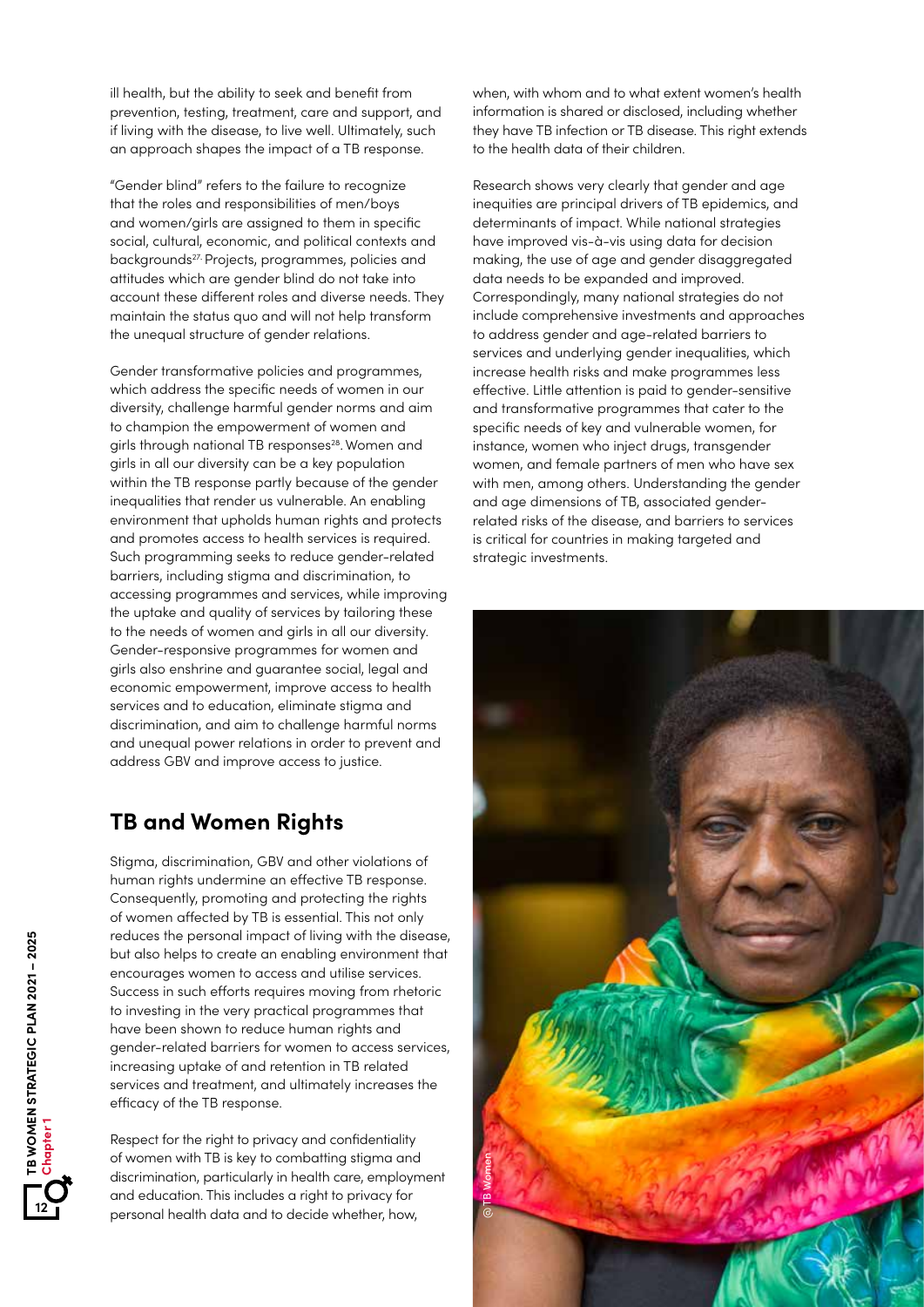### **TB key populations: know the epidemic, know your response.**

If we are serious about Ending TB by 2030, this support must be expanded to ensure the most underserved are able to access quality diagnosis and treatment services through a people (women) centred, human rights based and gender transformative approach, as promoted by Stop TB Partnership."

#### **Dr. Lucica Ditiu,**  Executive Director, Stop TB Partnership

TB key and vulnerable populations are some of the most marginalized members of society. These populations include urban poor, elderly, migrants, prisoners, indigenous peoples, people who use drugs, miners, people living with HIV, health workers and refugees<sup>29</sup>. COVID-19 has disproportionately impacted many of these populations. COVID-19 has also disproportionately impacted women, and industries with a majority of women in the workforce,

The absence of unpacking the intersectionality of women and key populations, or women as a priority population in their own right, goes some way to explaining the lack of gender transformative TB commitments, budgeting and monitoring and evaluation (M&E) at the country level.

including health care and social support sectors.

Traditionally, TB surveillance at global, regional, and national levels has typically focused on the general population. Scant data and limited knowledge of barriers and facilitators to accessing services for key populations, including women, present challenges in the development of focused interventions and in motivating adequate levels of investment. In order to utilize resources effectively, it is important to know who are more vulnerable and affected by the disease for a targeted response approach<sup>30</sup>. This approach will facilitate finding the missing women with TB but also addressing the key social determinants that act as barriers to a TB response that prioritises women.

### **Community, Rights and Gender in the TB response**

To end TB there must be policies, programmes and interventions that are equitable, rights based and guided by principles of social justice. Stop TB Partnership (STP) has developed a series of tools to assist countries in transforming their response to being rights-based, gender-transformative and people-centred. These are the responses that protect, advance and advocate for gender equality and human rights-based health initiatives, change attitudes, combat stigma, improve levels of TB knowledge and rights literacy, raise awareness about available TB services, promote social accountability to ensure universal access to TB prevention, treatment, care and support services and reach populations most at risk, vulnerable, underserved and affected by TB. The experience of women in TB is diverse and complex, as many have reported, including in the stories of Global Coalition of TB Activists' publication, *Women & Stigma: Conversations of Resilience in the War Against TB*. 31

Twenty TB CRG Assessments have now been completed, which build the evidence base on gender and rights barriers experienced by people affected by TB, and formulate interventions to overcome these barriers to finding the missing people<sup>32</sup>. STP has developed a *Gender and TB Investment Package*33, which is a significant step in understanding and operationalising gender in the context of TB. The next step in this process is to develop costed TB CRG Action Plans, reflect and integrate them in TB National Strategic Plans (NSPs) and implement TB and gender initiatives with support from donors and funding agencies, including the GFATM and Challenge Facility for Civil Society<sup>34</sup>. The GFATM has also undertaken Human Rights Baselines in several countries relating to TB and TB/HIV under the *Breaking Down Barriers* initiative<sup>35</sup>. These assessments investigate the extent to which national responses to TB (and HIV) take into account the critical aspects of gender equality, genderrelated barriers and human rights. The assessments aim to enable countries to improve the planning, implementation, and M&E of human rights-based TB programming and gender-transformative TB approaches.

Key results from some of these TB CRG Assessments revealed a lack of understanding about the relevance of gender for TB, and that too few supportive and enabling laws and policies to protect human rights and ensure gender-transformative approaches exist (Indonesia, Philippines, India, Pakistan, Nigeria and Kenya). TB-related stigma was also found to be high (Bangladesh, India, South Africa, Kyrgyzstan, Ukraine, Nigeria and Tanzania), and further meaningful engagement of vulnerable and marginalized TB key populations, including women, in TB policy and programming was recommended. In India, this process has resulted in the development of a National Framework for a Gender Responsive Approach to TB36. This is an important step, as a gender transformative approach to TB cannot be separated from an approach that empowers women as part of the community response and there is a need to applaud the commitment of TB REACH37 to this principle – as the TB REACH mechanism has placed gender at the heart of innovative TB investments. There is a need to build on this momentum, to scale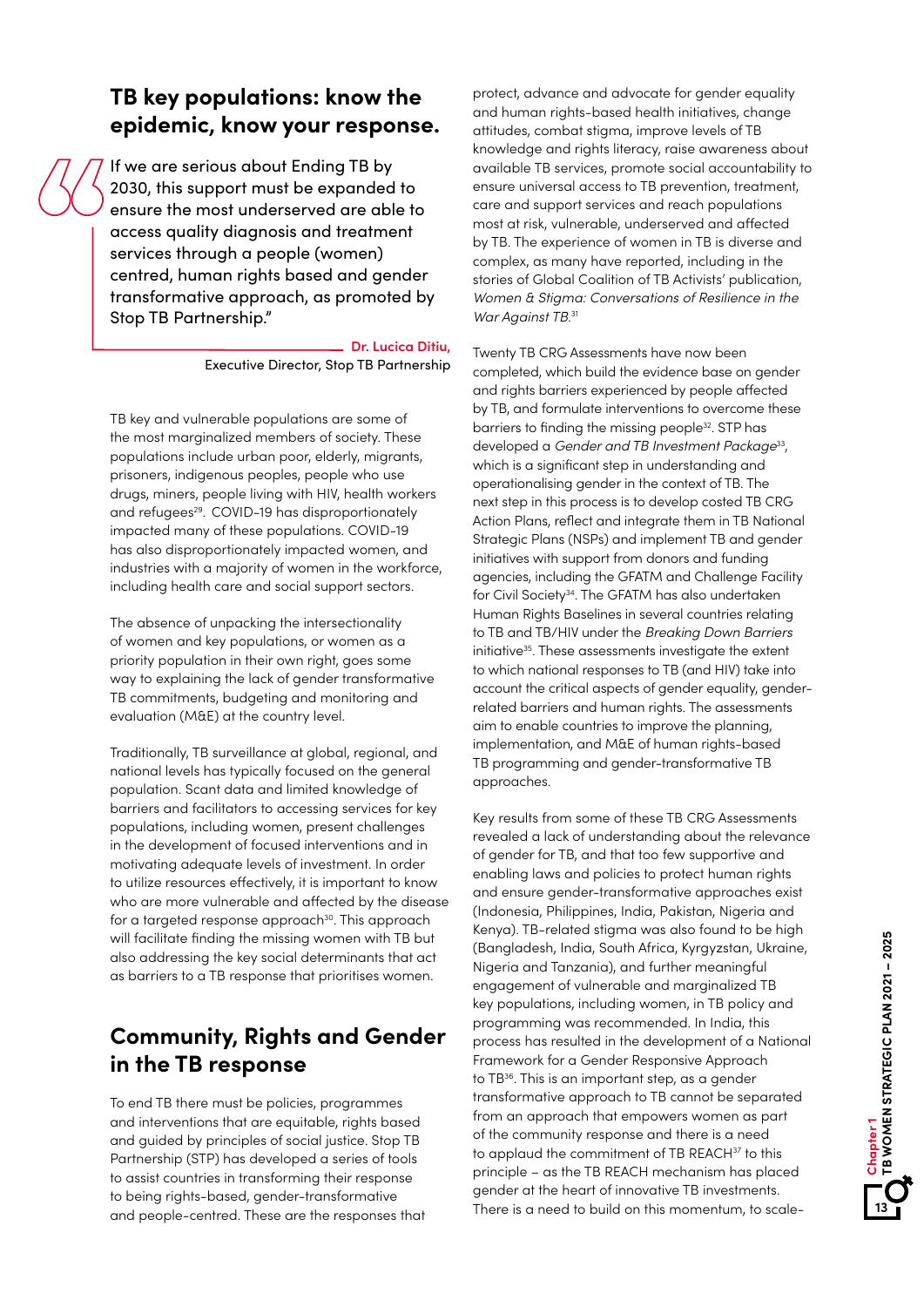up community-led monitoring of human rights and gender38 related barriers and implement the TB Stigma Assessment<sup>39</sup> in light of TB and gender, as immediate steps to further strengthen TB and CRG.

TB affected communities have played a particularly important role in advancing CRG in TB. The TBpeople *Declaration of the Rights of People Affected by TB40* was particularly important in providing practical examples of how human rights must be central to the TB response. The GCTA *Activating a Rights-Based TB Response41*, furthered this effort, recommending 20 interventions for programme managers at the country level. TB Women endorse and adopt the definitions used in the *Declaration of the Rights of People Affected by TB*, including:

*Person affected by TB* "refers to any person with tuberculosis disease or who previously had tuberculosis disease, as well as their caregivers and immediate family members, and members of tuberculosis key and vulnerable populations, such as children, health care workers, indigenous peoples, people living with HIV, people who use drugs, prisoners, miners, mobile and migrant populations, women, and the urban and rural poor."

A 2020 community report *Impact of COVID-19 on the TB Response: A Community Perspective* emphasised that COVID-19 has both created new CRG barriers and exacerbated existing CRG barriers to TB, TB/COVID-19 and social protection services<sup>42</sup>.

### 1.2 **Functions and Mandate of TB Women**

During the process of developing this Strategic Plan, TB Women has explored the structures and processes that are essential to make the TB Women global network a viable institution and movement, including the various stakeholders and development partners that will be essential to engage in this process. The leadership is committed to moving beyond a siloed approach and will work to bring relevance to a gendered TB response and to ensure that women affected by TB are capacitated to identify and address issues and barriers that have resulted in women being left behind in the TB response.

TB Women's mandate is two-fold:

- a. Build a movement and garner a collective voice on TB and gender equality
- b. Act as the global voice on women's empowerment and evidence-based gender transformative TB policy, programming and representation

TB Women acknowledges the role of established networks including TBpeople as a global network of people affected by TB, GCTA as a global network of activists, as well as TB advocacy platforms at the regional level including ACT Africa, DRAF TB in francophone Africa, ACT! Asia-Pacific, TBEC in Europe, Americas TB Coalition and MENA Network to STOP TB, in creating a space for people affected by TB. TB Women view each of these platforms as allies and partners and hope to both leverage and enrich their work by contributing an enhanced gender lens to all aspects of the TB response.

TB Women will be a resource that can assist WHO, GFATM and STP in their respective TB efforts.

In addition, TB Women will integrate other health issues including universal health coverage, reproductive, maternal and child, transgender health, paediatric TB, mental health, noncommunicable diseases and COVID-19.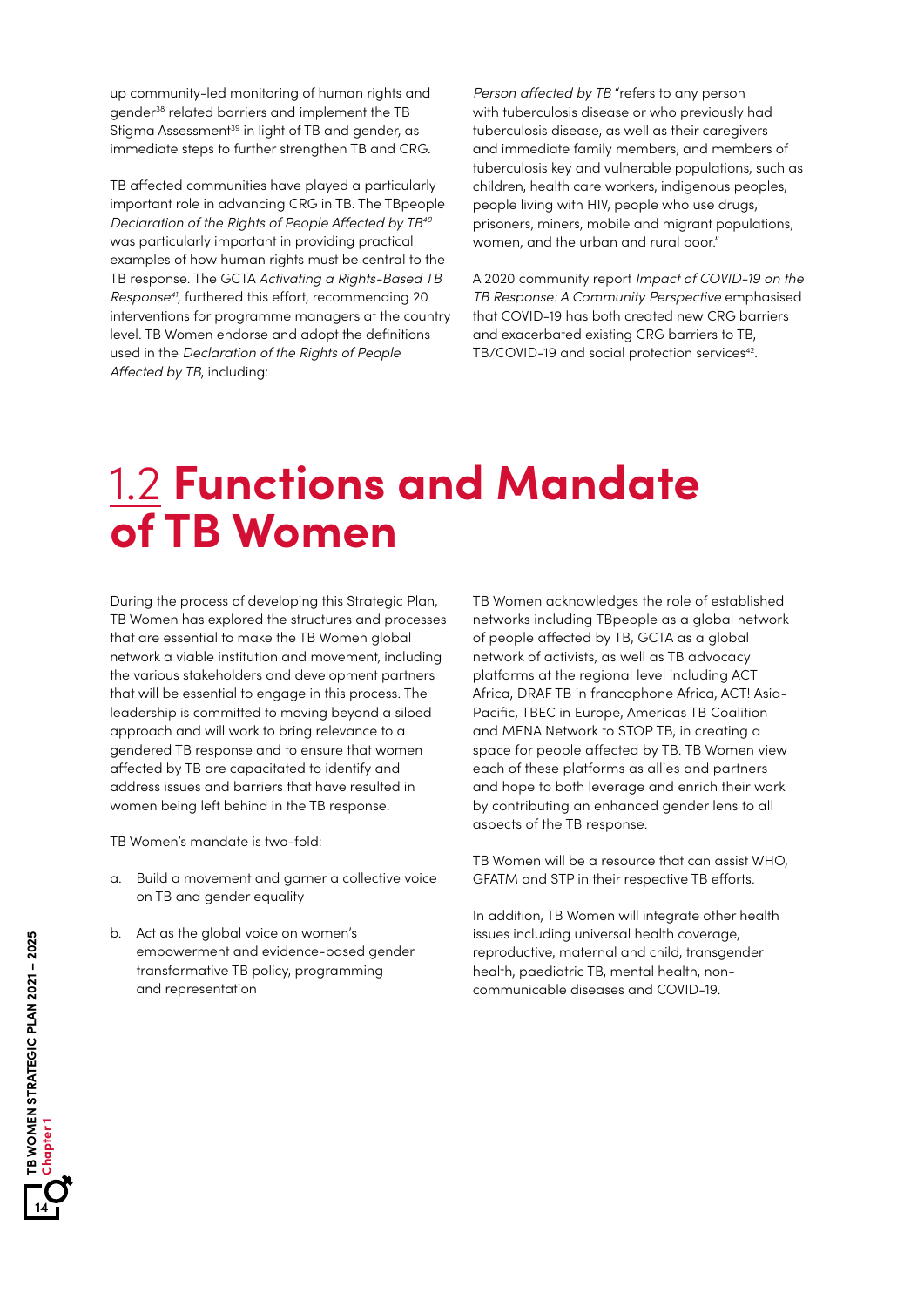## 1.3 **Governance and Management**

TB Women is currently led by an Interim Board comprised of representation from all regions (Latin America, Anglophone Africa, Asia-Pacific, Eastern Europe Central Asia, Francophone Africa, and North America) . As one of the first activities of the network, the Interim Board will support the establishment of a Board who will be tasked to provide strategic leadership, provide oversight to the organization, promote transparency and consistency within its leadership processes and perform their leadership and fiduciary responsibilities.

The Secretariat of TB Women will be headed by a Global Coordinator who will be in charge of coordinating all programmes and activities of the network. The global office will have technical staff and the team will be responsible for implementing this Strategic Plan.

In the first years of implementation and to ensure that systems are in place, it is key that a constitution defines the roles and responsibilities of agreed upon structures.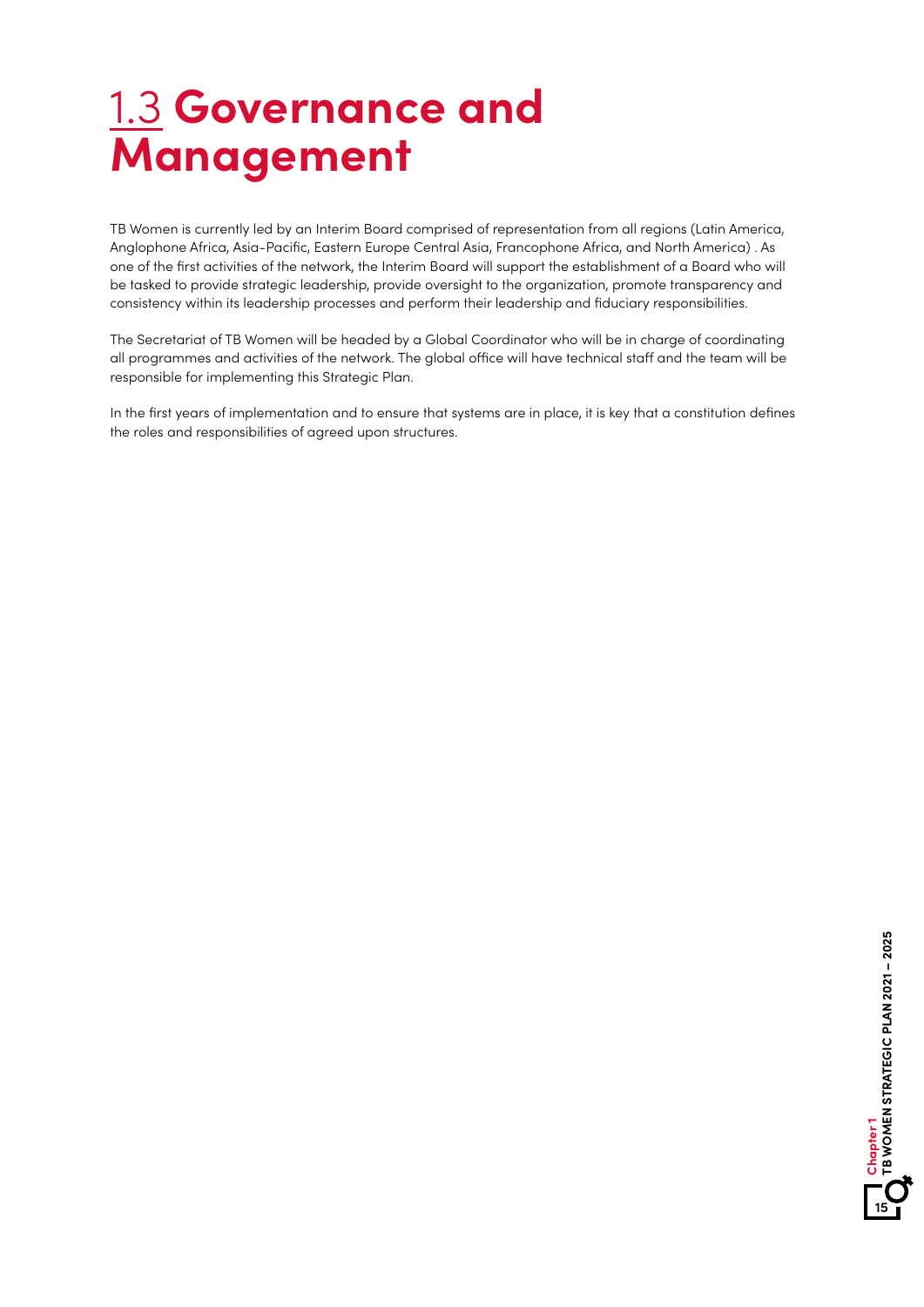# CHAPTER 2 **Strategic Direction**

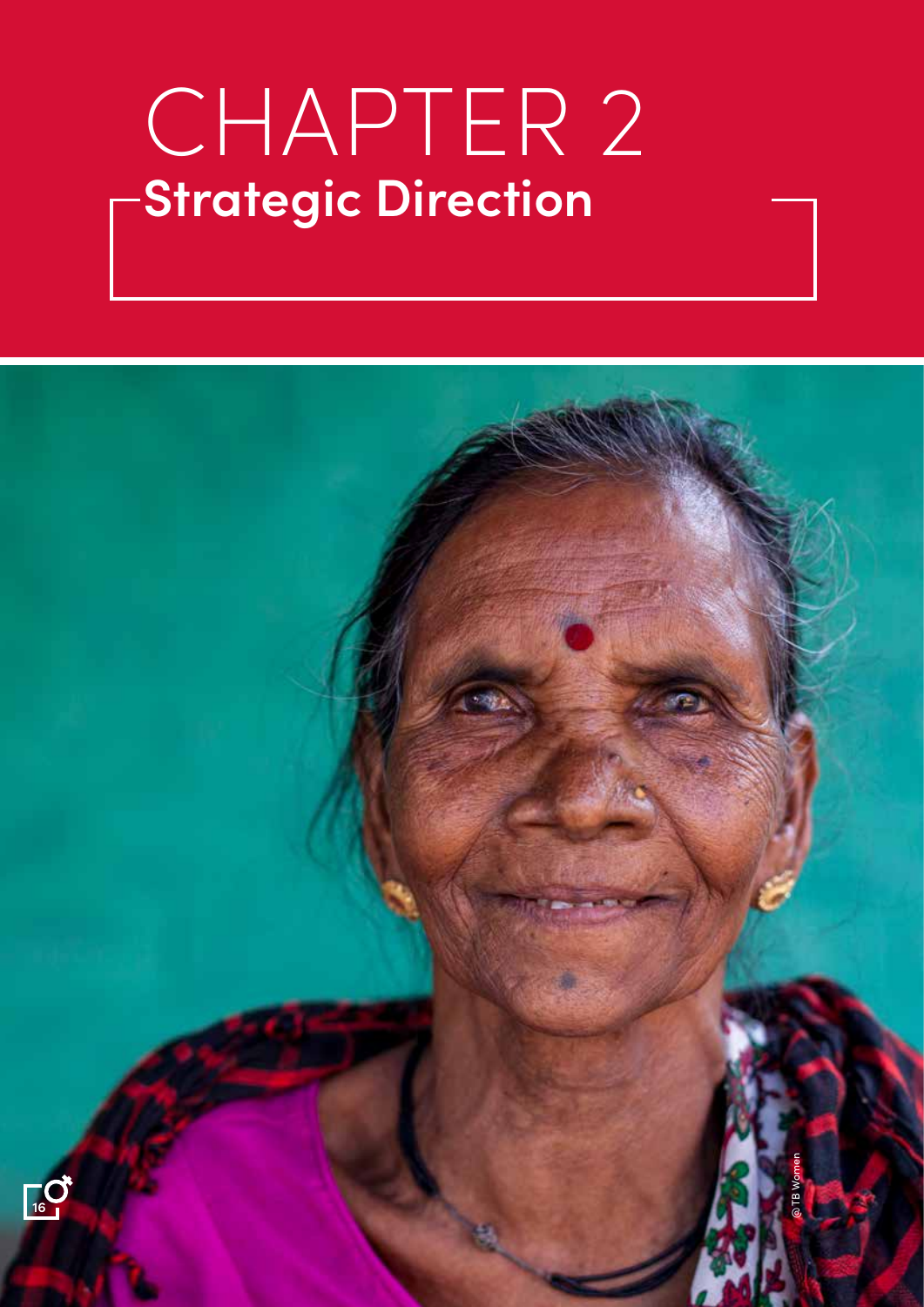## 2.1 **Vision Statement**

A just and inclusive society, where women in all our diversity, are empowered to realize a world free from TB.

## 2.2 **Mission Statement**

To build a coordinated movement for a gender transformative TB response through women's mobilization, empowerment, policy advocacy, innovation, evidence building and knowledge sharing.

## 2.3 **Core Values**

TB Women is a global network of women who are TB advocates committed to a gender transformative TB response. Our core values are:

- Gender equality
- **Integrity**
- Transparency and accountability
- Social inclusion, respect and non-discrimination
- Collaborative partnerships
- Social justice and the promotion and protection of human rights for all



**17**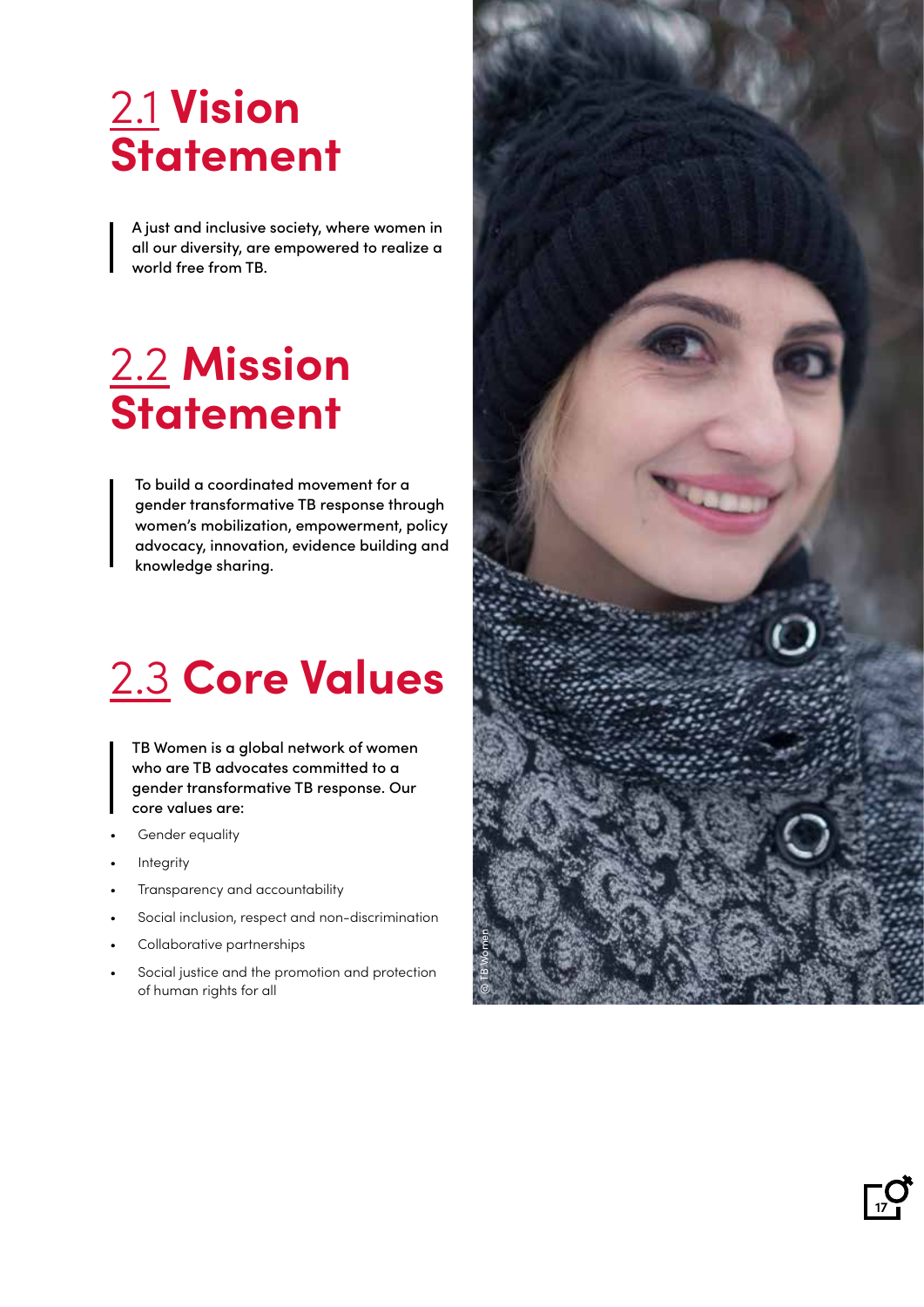## 2.4 **Strategic Pillars, Objectives, and Outputs**

**TABLE 1:** Strategic Pillars of TB Women

| <b>STRATEGIC PILLARS</b>                                                                                       | <b>STRATEGIC OBJECTIVES</b>                                                                                                                                                                                  | <b>STRATEGIC OUTPUTS</b>                                                                                                                                                                                                                                                                                                     |
|----------------------------------------------------------------------------------------------------------------|--------------------------------------------------------------------------------------------------------------------------------------------------------------------------------------------------------------|------------------------------------------------------------------------------------------------------------------------------------------------------------------------------------------------------------------------------------------------------------------------------------------------------------------------------|
| <b>Building a TB</b><br>movement of women<br>in all our diversity                                              | <b>Strategic Objective 1:</b><br>To create an enabling<br>environment for a<br>movement of women<br>in all our diversity<br>to strategically and<br>effectively engage in the<br>TB response                 | <b>Output 1.1:</b> A coalition of women in all our diversity<br>committed to advancing a gender transformative TB<br>response established                                                                                                                                                                                    |
|                                                                                                                |                                                                                                                                                                                                              | Output 1.2: Women in all our diversity, including women-<br>led organizations, transgender led organisations, TB<br>key populations, youth organisations and community<br>health workers mobilized and engaged in TB community<br>responses and advocacy                                                                     |
|                                                                                                                |                                                                                                                                                                                                              | Output 1.3: Capacity of women in all our diversity, youth<br>and key opinion leaders on human rights developed for<br>a gender transformative TB response                                                                                                                                                                    |
|                                                                                                                |                                                                                                                                                                                                              | Output 1.4: Adequate, equitable, sustainable and<br>evidence-based investments in women empowerment<br>successfully advocated for                                                                                                                                                                                            |
|                                                                                                                |                                                                                                                                                                                                              | <b>Output 1.5:</b> Representation of women affected by TB in<br>all our diversity ensured in the design, implementation,<br>monitoring, and accountability for UHC and COVID-19<br>catch up plans                                                                                                                            |
| <b>Enhancing the</b><br>evidence base<br>and innovation to<br>inform a gender<br>transformative<br>TB response | <b>Strategic Objective 2:</b><br>To generate new<br>evidence and<br>innovations, and<br>maximise the use of<br>existing innovations and<br>evidence base to enable<br>a gender transformative<br>TB response | <b>Output 2.1:</b> A centralised TB information exchange,<br>learning and dialogue platform for a gender<br>transformative TB response, featuring the priorities of<br>women in all our diversity, established and functional                                                                                                |
|                                                                                                                |                                                                                                                                                                                                              | Output 2.2: Availability of data and evidence regarding<br>gender-related social determinants of TB increased,<br>including on the legal and social barriers experienced<br>by women in all our diversity in accessing TB and social<br>protection services including an enhanced gender lens<br>applied to TB interventions |
|                                                                                                                |                                                                                                                                                                                                              | <b>Output 2.3:</b> Operational research and innovation led<br>by, and focusing on the experiences of, women in all<br>our diversity, including key and vulnerable populations,<br>transgender women and sexual and reproductive health<br>before, during and after completing TB treatment                                   |
|                                                                                                                |                                                                                                                                                                                                              | Output 2.4: M&E indicators developed that lead<br>to an increased monitoring and accountability for<br>women's rights and gender related UNHLM targets<br>and commitments                                                                                                                                                    |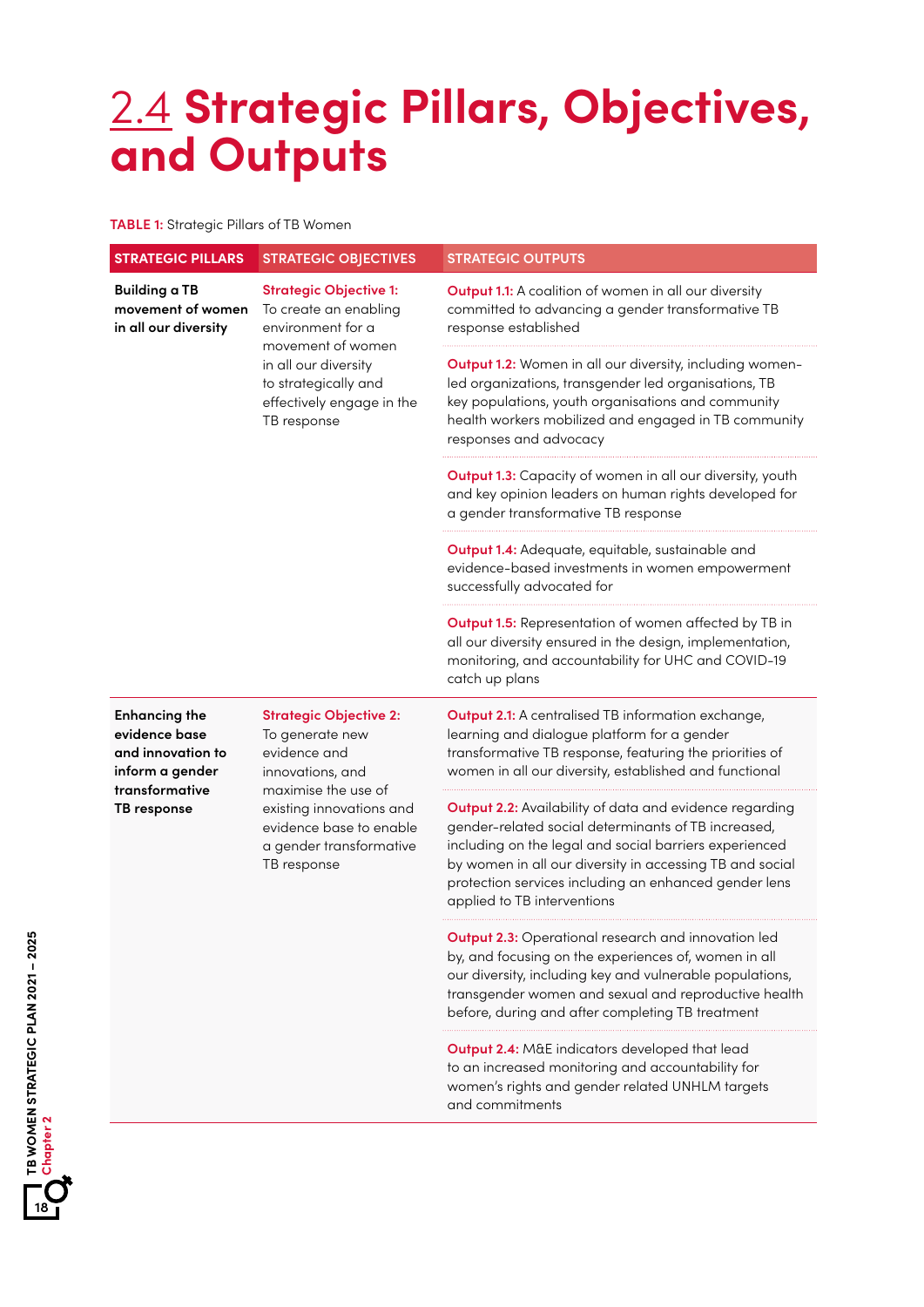| <b>STRATEGIC PILLARS</b>                                            | <b>STRATEGIC OBJECTIVES</b>                                                                                                                                            | <b>STRATEGIC OUTPUTS</b>                                                                                                                                                                                                                                                                    |
|---------------------------------------------------------------------|------------------------------------------------------------------------------------------------------------------------------------------------------------------------|---------------------------------------------------------------------------------------------------------------------------------------------------------------------------------------------------------------------------------------------------------------------------------------------|
| Driving a gender<br>transformative<br>policy and advocacy<br>agenda | <b>Strategic Objective 3:</b><br>To drive and monitor<br>the empowerment of<br>women in all our diversity<br>through a strategic<br>and coordinated<br>advocacy agenda | Output 3.1: Global advocacy strategy, action plan, and<br>communication & engagement strategy developed<br>with a particular focus on social media to engage<br>members, mobilise a movement and disseminate<br>strategic information                                                       |
|                                                                     |                                                                                                                                                                        | Output 3.2: Awareness of the evidence base and<br>gaps relating to a gender transformative TB response<br>is increased                                                                                                                                                                      |
|                                                                     |                                                                                                                                                                        | <b>Output 3.3: Participation of women in all our diversity</b><br>improved, including CHWs, in the development,<br>implementation and monitoring of TB, COVID-19, UHC<br>and related social and health policies, programmes, and<br>governance in both government and civil society sectors |
|                                                                     |                                                                                                                                                                        | Output 3.4: Increased prominence and attention to<br>childhood TB and maternal health integration campaign<br>developed, implemented and influencing policy<br>and programming                                                                                                              |
|                                                                     |                                                                                                                                                                        | <b>Output 3.5:</b> Strategic partnerships established with<br>global, regional and national partners to prioritise<br>gender-related aspects of the TB response                                                                                                                             |
| TB Women is a<br>strong, effective and<br>sustainable network       | <b>Strategic Objective 4:</b><br>To strengthen the<br>membership and<br>coordination capacity<br>of TB Women as a<br>global network                                    | Output 4.1: Effective, transparent, and accountable<br>governance and management systems and procedures<br>in place                                                                                                                                                                         |
|                                                                     |                                                                                                                                                                        | <b>Output 4.2:</b> Diverse and representative membership<br>base formed and engaged in all aspects of the TB<br>Women network                                                                                                                                                               |
|                                                                     |                                                                                                                                                                        | <b>Output 4.3: TB Women Secretariat established and</b><br>strengthened with the capacity to provide strategic<br>direction, effective oversight and stewardship<br>of resources                                                                                                            |
|                                                                     |                                                                                                                                                                        | <b>Output 4.4:</b> TB Women brand recognised, valued<br>and understood - including through strategic<br>communications, resources and social media - where<br>possible across English, French, Spanish, Russian<br>and Portuguese                                                           |
|                                                                     |                                                                                                                                                                        | Output 4.5: TB Women data effectively guiding<br>programme planning, implementation and monitoring<br>for most efficient use of resources                                                                                                                                                   |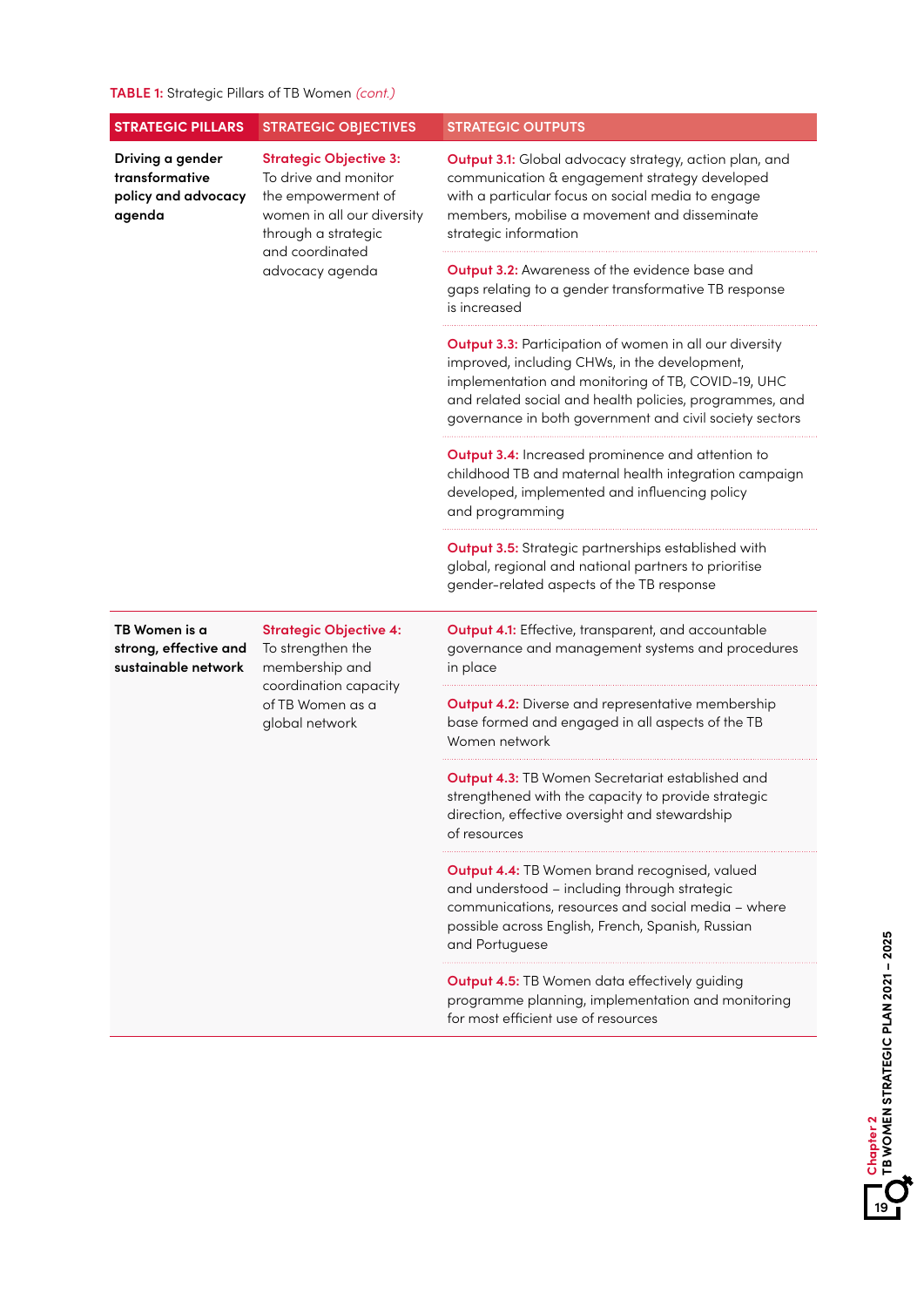## 2.5 **Rationale of Strategic Objectives and Actions**

### **Strategic Objective 1**

To create an enabling environment for a movement of women in all our diversity to strategically and effectively engage in the TB response

There is a need to further enrol and build the capacity of TB survivors to engage in advocacy and other elements of the TB response through participation in organized networks, forums, and national programmes."

> **Global Plan to End TB: 2018-2022** Stop TB Partnership<sup>43</sup>

### **Rationale and strategic approach**

A key challenge in engaging women affected by TB and TB survivors has historically been the lack of support and representation on decision making platforms to hear the voices of the TB affected communities, and a lack of coordination with and within TB civil society. The result has been that the voices of women and women TB survivors in planning, implementing and reprogramming are not heard and thus have no impact on national and global TB responses. Communities must be empowered to be watch-dogs in the TB response, making sure all other stakeholders are realizing their commitments and that the rights of people affected by TB are being promoted and protected. To this end, community involvement in planning, implementation, reprogramming and community-led monitoring (CLM) can help to bridge the gap between the health system and the community.

TB Women will facilitate its members to:

- a. Have access to an evidence-driven process of capacity strengthening, ensuring they have access to skills, tools, and technical support they need to address their priorities more effectively. This approach is consistent with the *Paris Declaration on Aid Effectiveness44*, signed by more than 100 bilateral donors and developing countries, which states that "the capacity to plan, manage, implement and account for result is critical for achieving development objectives".
- b. Coordinated access to various national, regional and global initiatives and platforms for dialogue and exchange. Some of these platforms/initiatives include STP, GFATM, UNHLM on TB, the Civil Society Engagement Mechanism (CSEM) that promotes engagement of civil society on Universal Health Coverage (UHC) and ACT-A Facilitation Council on COVID-19. Women TB survivors and women groups will be able to develop their priorities and present in these spaces.
- c. Mobilise and strengthen representation of women affected by TB at key decisionmaking tables.
- d. Engage and mentor young women affected by TB to foster the next generation of TB activists.
- e. Engagement tools will be collated, repackaged and, where non-existent, developed.
- f. Develop an accountability global scorecard and an annual shadow report to the UNHLM specifically on gender equality to assess achievement of gender equality in TB-related responses.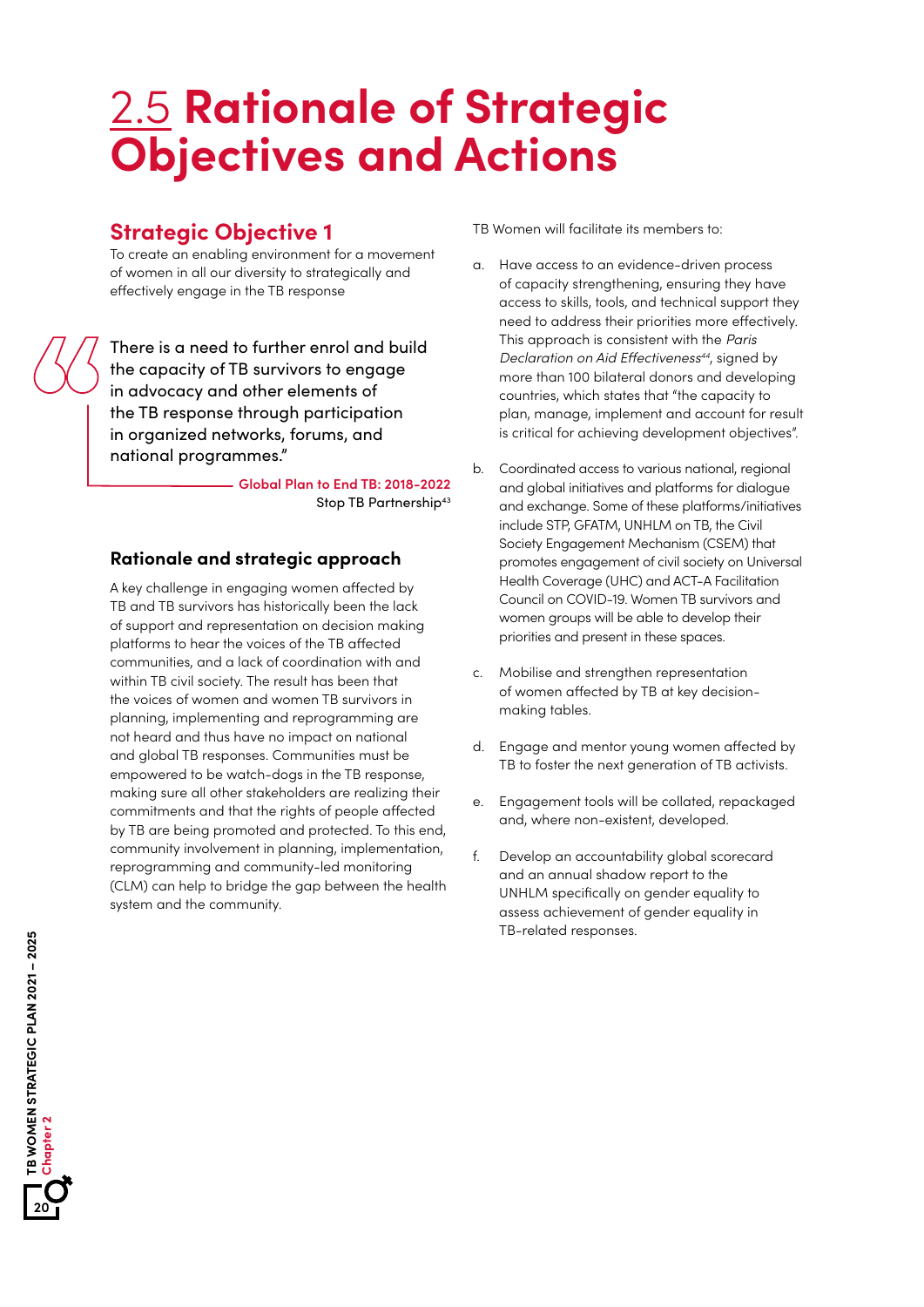| <b>STRATEGIC OBJECTIVE</b>                                                                                                                                                                   | <b>STRATEGIC OUTPUTS</b>                                                                                                                                                                                                                                                  | <b>KEY INTERVENTIONS</b>                                                                                                                                                                                                                                          |
|----------------------------------------------------------------------------------------------------------------------------------------------------------------------------------------------|---------------------------------------------------------------------------------------------------------------------------------------------------------------------------------------------------------------------------------------------------------------------------|-------------------------------------------------------------------------------------------------------------------------------------------------------------------------------------------------------------------------------------------------------------------|
| <b>Strategic Objective 1:</b><br>To create an enabling<br>environment for a<br>movement of women<br>in all our diversity<br>to strategically and<br>effectively engage in the<br>TB response | Output 1.1: A coalition of<br>women in all our diversity<br>committed to advancing a<br>gender transformative TB<br>response established                                                                                                                                  | 1.1.1 Map out women led organizations and<br>organizations working on gender, TB key<br>populations, youth, TB and women empowerment<br>to develop a mailing list that facilitates<br>communication and experience sharing                                        |
|                                                                                                                                                                                              |                                                                                                                                                                                                                                                                           | 1.1.2 Conduct annual meetings to develop a<br>common agenda on key issues related to women<br>and the TB response                                                                                                                                                 |
|                                                                                                                                                                                              |                                                                                                                                                                                                                                                                           | 1.1.3 Develop and implement a TB gender equality<br>accountability framework to support CLM                                                                                                                                                                       |
|                                                                                                                                                                                              | Output 1.2: Women<br>in all our diversity,<br>including women-led<br>organizations, transgender<br>led organisations, TB<br>key populations, youth<br>organisations and<br>community health workers<br>mobilized and engaged in<br>TB community responses<br>and advocacy | 1.2.1 Develop key messages on global, regional<br>and national initiatives and the importance of<br>engagement of women affected by TB                                                                                                                            |
|                                                                                                                                                                                              |                                                                                                                                                                                                                                                                           | 1.2.2 Develop and implement a TB gender equality<br>CLM system that identifies key advocacy areas for<br>the empowerment of women in our diversity and<br>promotes participation of women in regional and<br>global platforms and initiatives                     |
|                                                                                                                                                                                              |                                                                                                                                                                                                                                                                           | 1.2.3 Carryout annual development partner<br>roundtable meetings and participate in existing<br>partner meetings to share lessons on women<br>empowerment and gender equality in the<br>TB response                                                               |
|                                                                                                                                                                                              |                                                                                                                                                                                                                                                                           | 1.2.4 Facilitate the engagement of TB affected<br>women in national, regional and global policy and<br>strategy development on TB, health, development<br>and COVID-19                                                                                            |
|                                                                                                                                                                                              | <b>Output 1.3: Capacity of</b><br>women in all our diversity,<br>youth and key opinion<br>leaders on human rights<br>developed for a gender<br>transformative TB response                                                                                                 | <b>1.3.1</b> Conduct annual needs assessments of women<br>in our diversity on human rights and a gender<br>transformative TB response                                                                                                                             |
|                                                                                                                                                                                              |                                                                                                                                                                                                                                                                           | <b>1.3.2</b> Hold key strategic and roundtable meetings<br>between TB affected women and women in positions<br>of leadership and management in the TB response,<br>in both government and civil society to promote the<br>understanding and implementation of CRG |
|                                                                                                                                                                                              |                                                                                                                                                                                                                                                                           | <b>1.3.3</b> Conduct sensitization meetings with TB actors,<br>including National TB Programmes (NTPs), frontline<br>health workers, CHWs, civil society, academia<br>and other partners, on a gender transformative<br>TB response                               |
|                                                                                                                                                                                              |                                                                                                                                                                                                                                                                           | <b>1.3.4</b> Develop and utilise tools to strengthen the<br>capacity of women on human rights and a gender<br>transformative TB response based on the needs<br>assessment (1.3.1) results                                                                         |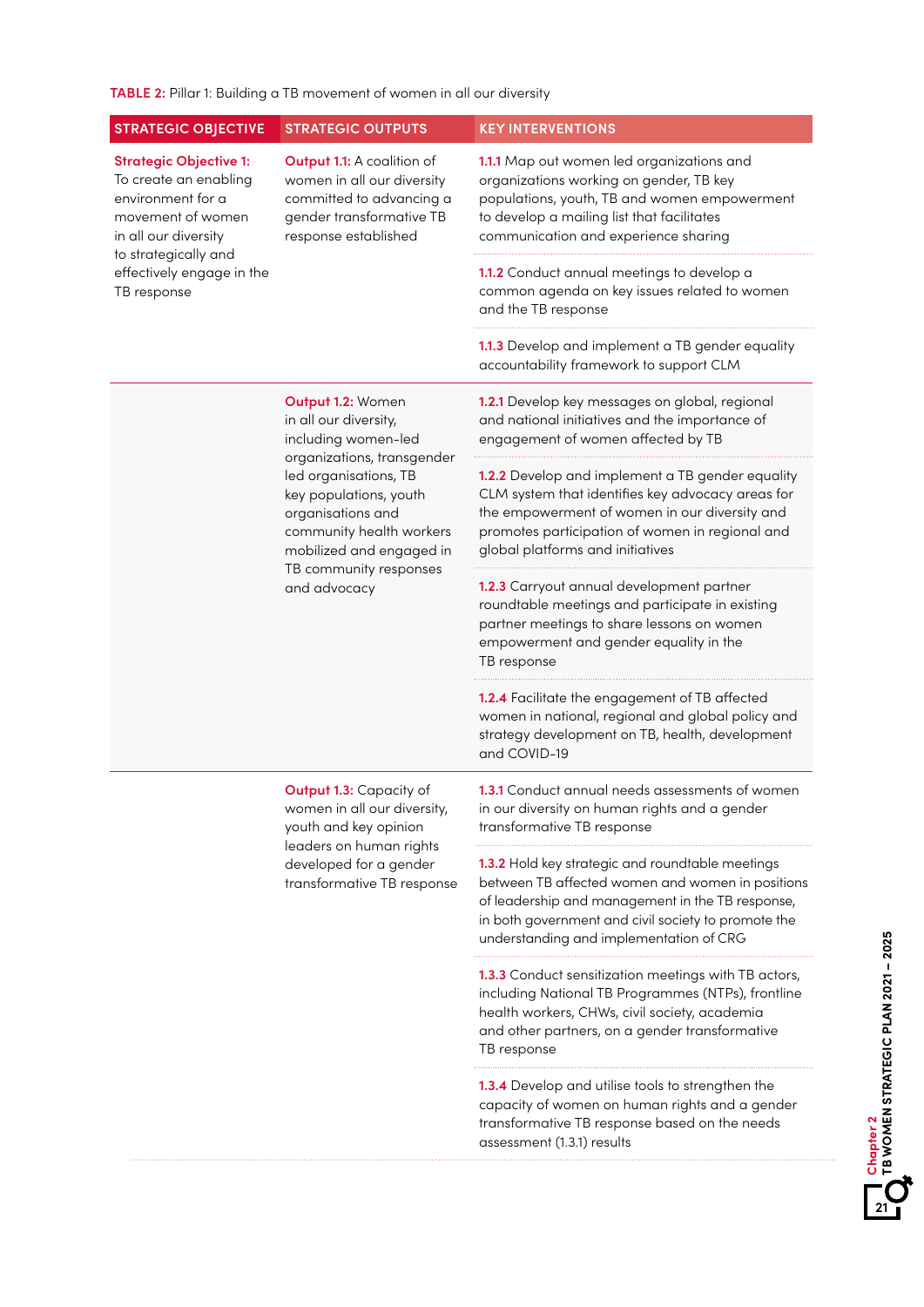| <b>STRATEGIC OBJECTIVE</b> | <b>STRATEGIC OUTPUTS</b>                                                                                                                                                                                                                                         | <b>KEY INTERVENTIONS</b>                                                                                                                                                                          |
|----------------------------|------------------------------------------------------------------------------------------------------------------------------------------------------------------------------------------------------------------------------------------------------------------|---------------------------------------------------------------------------------------------------------------------------------------------------------------------------------------------------|
|                            |                                                                                                                                                                                                                                                                  | 1.3.5 Conduct and facilitate participation of women<br>in regional meetings to promote intra and inter<br>networking to share lessons and practices on key<br>human rights and gender initiatives |
|                            | 1.3.6 Develop and implement a youth in TB strategy<br>to promote the engagement of youth organizations<br>and the next generation of advocates to provide<br>a platform and capacity building opportunities for<br>young women in their diversity affected by TB |                                                                                                                                                                                                   |
|                            | <b>Output 1.4: Adequate,</b><br>equitable, sustainable and<br>evidence-based investments<br>in women empowerment<br>successfully advocated for                                                                                                                   | 1.4.1 Document case studies on investments in the<br>TB response related to women empowerment,<br>including women in all our diversity, women-led<br>organizations, and TB key populations        |
|                            |                                                                                                                                                                                                                                                                  | 1.4.2 Develop key messages on the need for<br>adequate, equitable, sustainable and evidence-<br>based investments in women empowerment                                                            |
|                            |                                                                                                                                                                                                                                                                  | 1.4.3 Identify and work with key champions (media,<br>Journalists, MPs, celebrities, and entrepreneurs) to<br>promote investment in women empowerment                                             |
|                            | <b>Output 1.5: Representation</b><br>of women affected by TB in<br>all our diversity ensured in<br>the design, implementation,<br>monitoring, and<br>accountability for UHC and<br>COVID-19 catch up plans                                                       | 1.5.1 Map out and analyse COVID-19 national<br>catchup plans for priority countries                                                                                                               |
|                            |                                                                                                                                                                                                                                                                  | 1.5.2 Develop and implement a women's community<br>engagement action plan and monitoring and<br>accountability tool based on findings and<br>recommendations from the mapping exercise (1.5.1)    |
|                            |                                                                                                                                                                                                                                                                  | 1.5.3 Develop and disseminate communication<br>materials developed from the COVID-19 catchup                                                                                                      |

plan analysis

### **Strategic Objective 2:**

To generate new evidence, innovations and maximize the use of the existing innovations and evidence-base to enable a gender transformative TB response

### **Rationale and strategic approach**

Knowledge management will be key to enabling and enhancing collaboration and learning among TB-affected communities and partner institutions at national, regional and global levels. Increasing the understanding among civil society and other stakeholders is dependent on developing systematic mechanisms for acquiring, sharing and utilizing information, and for getting the right information to the right people at the right time. COVID-19 has

demonstrated a need for enhanced community-led operational research and for community-led interventions which require more attention from the TB response. TB Women will:

- a. Optimise its role as a knowledge broker and convenor of partners, TB key population groups, innovators and stakeholders to share experiences and facilitate learning and capacity building. Interventions and activities will focus on:
	- i. promoting knowledge sharing and learning among women
	- ii. documenting and disseminating knowledge resources, lessons learned and success stories
	- iii. replicating good and fit practices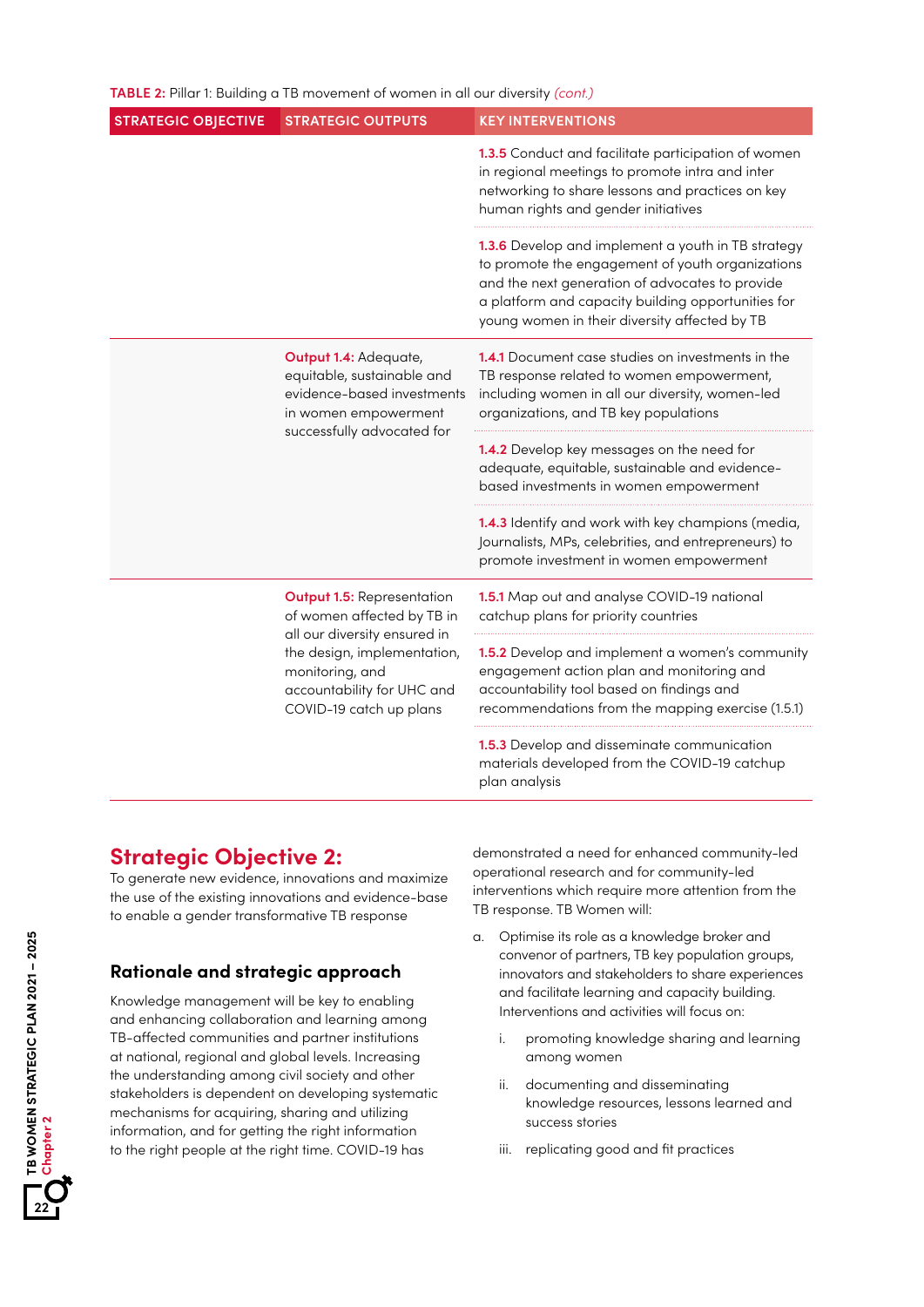- iv. maximising communications and technology to enable meaningful learning and performance
- v. scale up the prominence of women innovators in TB high burden setting
- b. Support the development of strong, actionable advocacy messages to address barriers and funding gaps for policy and an environment conducive to access for HIV, TB and health-related services, as well as advocate for evidence-based interventions and policy decision-making at national, regional, and global levels.
- c. Operate an information hub for civil society and communities for engagement in HIV and

TB responses and associated health outcomes, and in the process build up a steady database of audiences and constituencies. To support this, TB Women will develop products to facilitate information dissemination, such as an informal and interactive website, a newsletter as well as publications.

- d. Key policy evidence and data will be developed and targeted to policymakers, managers, researchers, innovators and other relevant stakeholders. Especially useful would be strong communications linkages to all regional and country networks and key organizations.
- e. Communications shall also seek to link a solid evidence base to various social advocacy groups.

| <b>STRATEGIC OBJECTIVE</b>                                                                                                                                                                                                                     | <b>STRATEGIC OUTPUTS</b>                                                                                       | <b>KEY INTERVENTIONS</b>                                                                                                                                                              |
|------------------------------------------------------------------------------------------------------------------------------------------------------------------------------------------------------------------------------------------------|----------------------------------------------------------------------------------------------------------------|---------------------------------------------------------------------------------------------------------------------------------------------------------------------------------------|
| <b>Strategic Objective 2:</b><br>To generate new<br>evidence and<br>innovations, and<br>transformative TB response,<br>maximise the use of<br>existing innovations<br>and evidence base<br>to enable a gender<br>transformative<br>TB response | <b>Output 2.1:</b> A centralised<br>TB information exchange,<br>learning and dialogue<br>platform for a gender | 2.1.1 Conduct bi-annual needs assessment to<br>identify key strategic information required to<br>promote engagement of women that drive a<br>gender transformative TB response        |
|                                                                                                                                                                                                                                                | featuring the priorities of<br>women in all our diversity,<br>established and functional                       | 2.1.2 Repackage and disseminate user friendly,<br>existing information on a gender transformative<br>TB response                                                                      |
|                                                                                                                                                                                                                                                |                                                                                                                | 2.1.3 Develop a functional interactive website and<br>related social media as channels for information<br>exchange and dialogue to promote learning                                   |
|                                                                                                                                                                                                                                                |                                                                                                                | 2.1.4 Conduct a series of women, TB and gender<br>equality training sessions with media and<br>journalists to promote responsible reporting on<br>women empowerment and gender        |
|                                                                                                                                                                                                                                                |                                                                                                                | 2.1 5 Organise and host topical regional and global<br>exchange and learning platforms around a gender<br>transformative TB response, including in the context<br>of UHC and COVID-19 |
|                                                                                                                                                                                                                                                |                                                                                                                | 2.1.6 Participate in conferences and meetings to<br>share lessons and experiences from research                                                                                       |

**TABLE 3:** Pillar 2: Enhancing the evidence base and innovation to inform a gender transformative TB response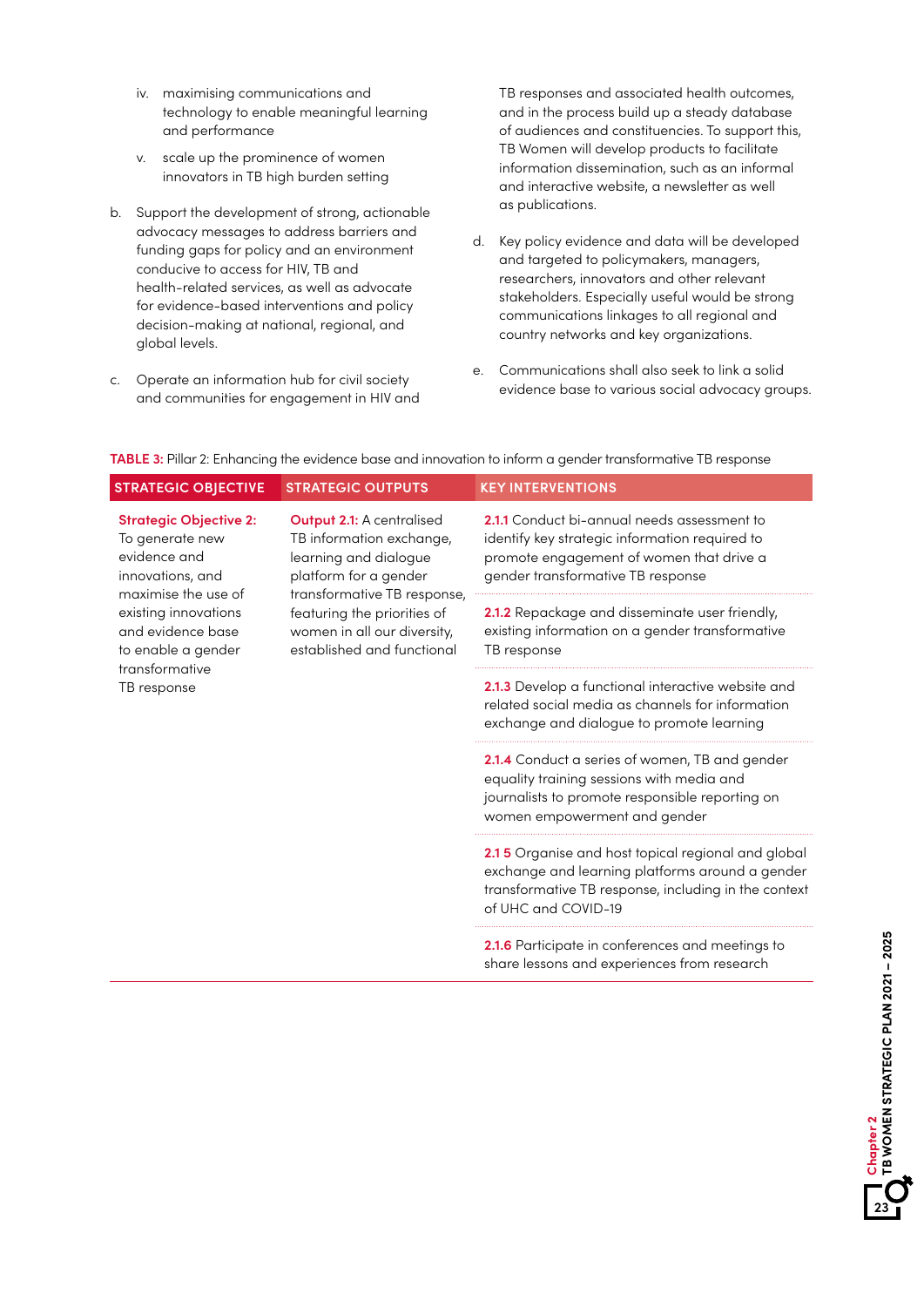**TABLE 3:** Pillar 2: Enhancing the evidence base and innovation to inform a gender transformative TB response *(cont.)*

| <b>STRATEGIC OBJECTIVE</b> | <b>STRATEGIC OUTPUTS</b>                                                                                                                                                                                                                                                                                                                              | <b>KEY INTERVENTIONS</b>                                                                                                                                                                                                                                                                                                                                                      |
|----------------------------|-------------------------------------------------------------------------------------------------------------------------------------------------------------------------------------------------------------------------------------------------------------------------------------------------------------------------------------------------------|-------------------------------------------------------------------------------------------------------------------------------------------------------------------------------------------------------------------------------------------------------------------------------------------------------------------------------------------------------------------------------|
|                            | <b>Output 2.2: Availability</b><br>of data and evidence<br>regarding gender-related<br>social determinants of TB<br>increased, including on the<br>legal and social barriers<br>experienced by women in<br>all our diversity in accessing<br>TB and social protection<br>services including an<br>enhanced gender lens<br>applied to TB interventions | 2.2.1 Collate and develop an annual summary<br>compendium on TB CRG assessments and<br>literature and their key findings on the impact<br>of gender and women empowerment in the<br>TB response                                                                                                                                                                               |
|                            |                                                                                                                                                                                                                                                                                                                                                       | 2.2.2 Utilise the compendium information (2.2.1)<br>to develop an annual report that analyses the<br>key barriers to a human rights-based, gender<br>transformative TB response                                                                                                                                                                                               |
|                            |                                                                                                                                                                                                                                                                                                                                                       | 2.2.3 Develop and disseminate key messages<br>from the annual report (2.2.2) in the form of press<br>releases, statements, press conferences, flyers,<br>blogs, meeting presentations and through social<br>media platforms                                                                                                                                                   |
|                            | <b>Output 2.3: Operational</b><br>research and innovation<br>led by, and focusing on the<br>experiences of, women in<br>all our diversity, including<br>key and vulnerable<br>populations, transgender<br>women and sexual and<br>reproductive health                                                                                                 | 2.3.1 Develop and share a research and innovation<br>agenda led by and focussing on experiences from<br>women TB key and vulnerable populations, TB<br>transgender women and sexual and reproductive<br>health, particularly featuring initiatives led by<br>and for women capturing the experience of<br>women before, during and after completion of<br><b>TB</b> treatment |
|                            |                                                                                                                                                                                                                                                                                                                                                       | 2.3.2 Document and disseminate case studies and<br>lessons learnt from innovative initiatives responding<br>to gender equality and women empowerment, TB,<br>UHC and COVID-19                                                                                                                                                                                                 |
|                            |                                                                                                                                                                                                                                                                                                                                                       | 2.3.3 Repackage and disseminate findings through<br>social media, TB Women website, conference calls<br>and using partner meetings                                                                                                                                                                                                                                            |
|                            | <b>Output 2.4: Monitoring</b><br>and evaluation indicators<br>developed that led to<br>an increased monitoring<br>and accountability for<br>women's rights and<br>gender-related UNHLM<br>target and commitments                                                                                                                                      | 2.4.1 Collate and compile a compendium of gender<br>and TB related commitments                                                                                                                                                                                                                                                                                                |
|                            |                                                                                                                                                                                                                                                                                                                                                       | 2.4.2 Conduct a quick assessment on existing M&E<br>indicators for a human rights-based and gender<br>transformative TB response                                                                                                                                                                                                                                              |
|                            |                                                                                                                                                                                                                                                                                                                                                       | 2.4.3 Bring together technical M&E experts and TB<br>affected women and key populations to discuss the<br>gaps (2.4.2) and develop recommendations in an<br>action plan                                                                                                                                                                                                       |
|                            |                                                                                                                                                                                                                                                                                                                                                       | <b>2.4.4</b> Implement the action plan (2.4.3) to promote<br>use of progressive M&E indicators for a human<br>rights-based, gender transformative TB response                                                                                                                                                                                                                 |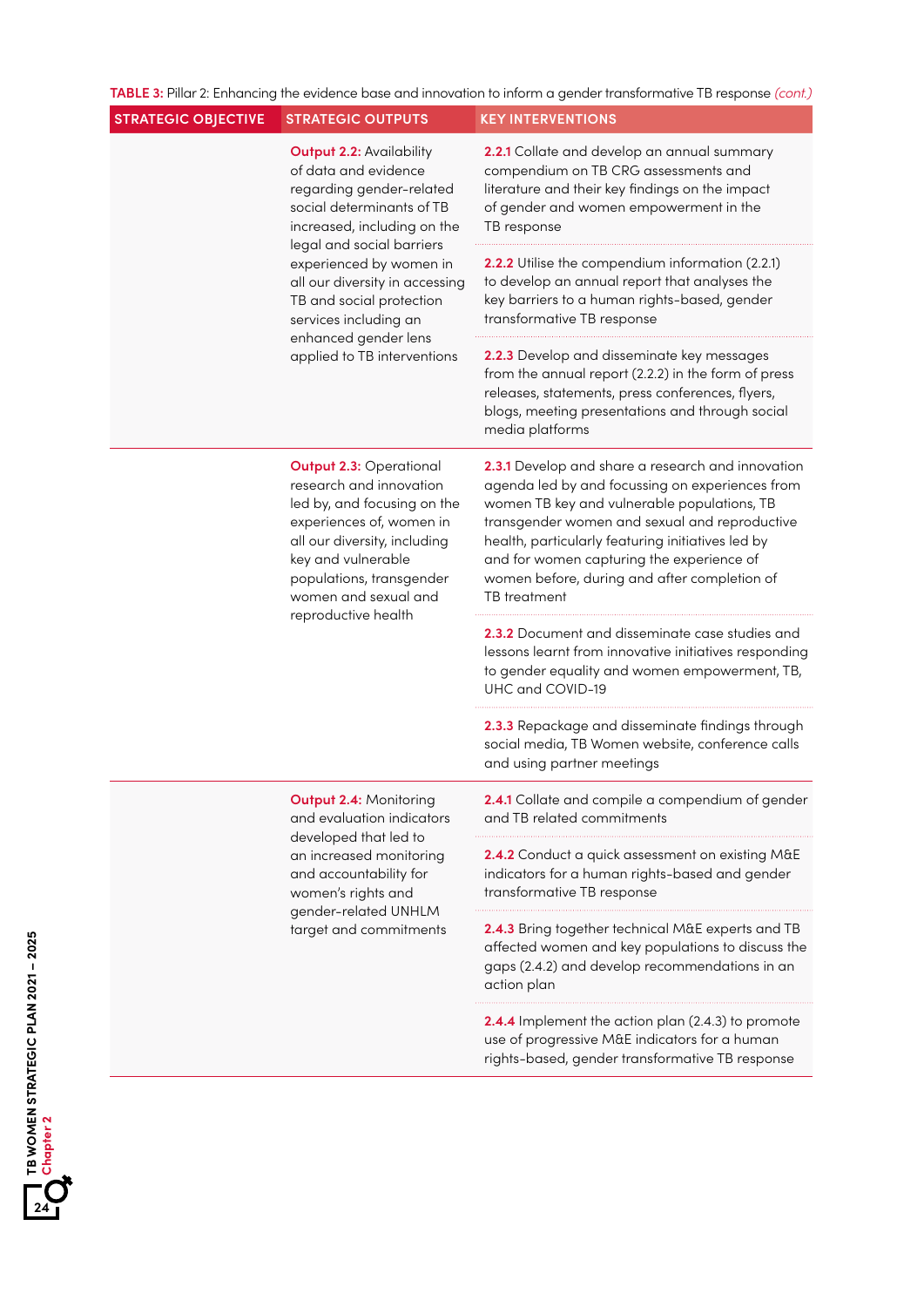### **Strategic Objective 3:**

To drive and monitor the empowerment of women in all our diversity through a strategic and coordinated advocacy agenda.

### **Rationale and strategic approach**

While TB-affected communities are broadly active in global and national decision-making forums, women, and especially women TB survivors, participation in policy advocacy at regional, national, subnational, and local levels is very limited and varies across countries. This has been exacerbated by COVID-19, and so there is particular need to prioritise this intervention.

To build a force of effective women TB advocates to the level where they can meaningfully engage other women who are TB survivors and women who are from TB key affected populations at all levels, a number of elements are required, including:

- a. Identification of key women-related issues in TB from priority countries through research, surveys and case studies.
- b. Mobilize all stakeholders including women TB survivors, women leaders and other key decision makers and facilitate dialogue and exchange for learning around key advocacy issues.
- c. Develop champions for TB gender equality from key decision makers, the media, and legal practitioners.
- d. Advocacy capacity-building should include training on the use of human rights impact assessment tools in order to hold national governments accountable for fulfilling their need to "develop integrated, people-centred, community-based and gender-responsive health services based on human rights". Such tools can enable communities to anticipate and respond to the potential human rights impacts of government, trade, national and corporate policies related to TB. TB Women's capacity strengthening approach is designed to be catalytic, while not displacing nor duplicating existing mechanisms.
- e. TB Women will develop partnerships with other like-minded platforms, networks and players in capacity building and work with experts, capacity and technical support institutions, governments, and regional and global organizations with the aim of ensuring that its members have access to investment<sup>45</sup> opportunities in quality policy advocacy capacity building interventions at national and regional levels. TB Women will also work with these partners to ensure members



have a good understanding of government health related commitments including the UNHLM on TB and UHC commitments and targets.

- f. Develop and manage an integration campaign which will involve case study documentation, capacity development and advocacy for policies and strategies around the integration of women empowerment programs in TB, improved maternal and child health as well as adolescent and childhood TB responses.
- g. Develop key partnerships to advance the women empowerment agenda. Key partners should include, but not limited to: NTPs, technical partners, community health workers (CHW), academics, journalists, community members and champions who can help to strengthen the movement. TB women will work with these partners using various strategies to develop their understanding so they can act as agents for change within their various sectors.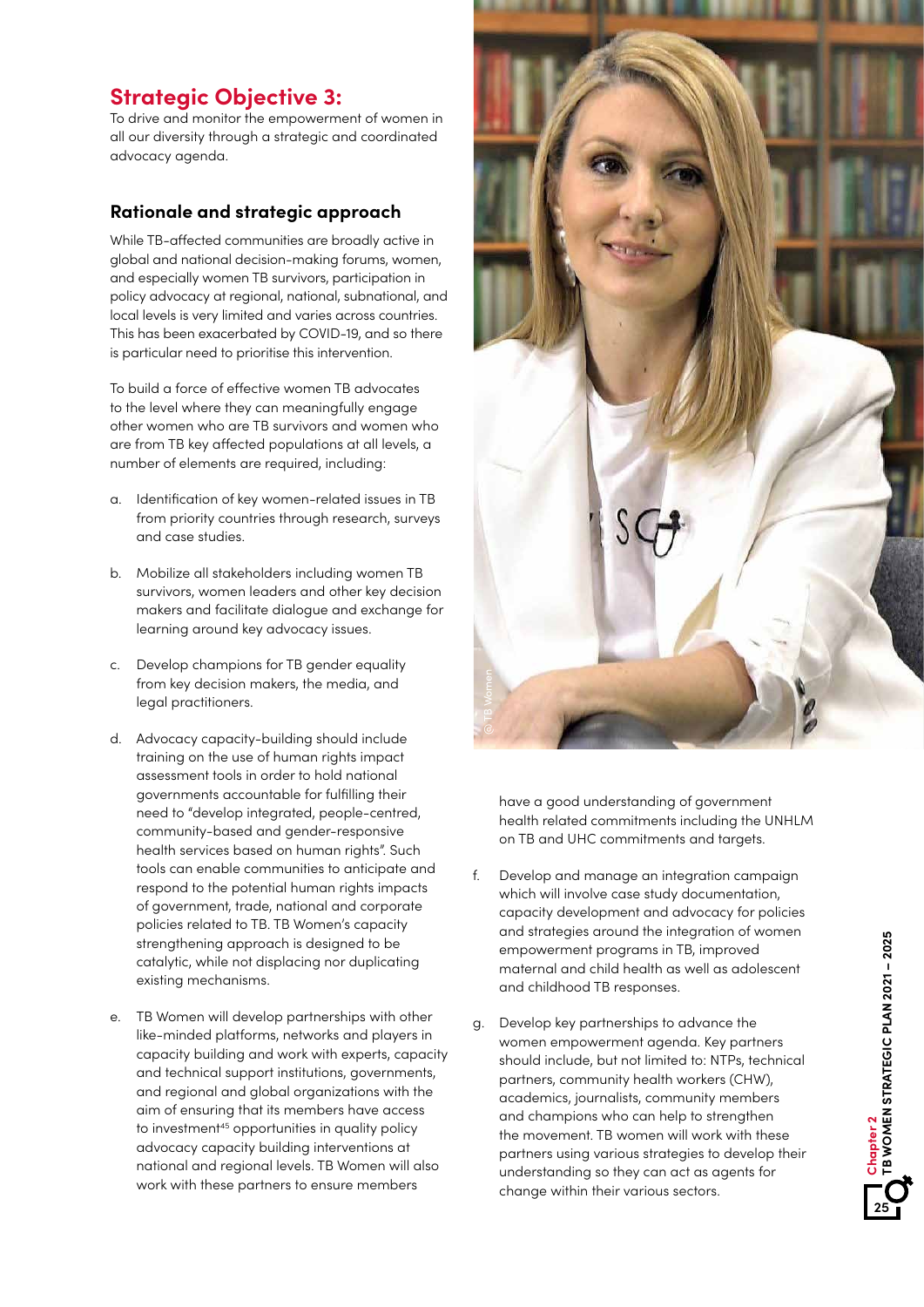#### **TABLE 4:** Pillar 3: Driving a gender transformative policy and advocacy agenda

| <b>STRATEGIC OBJECTIVE</b>                                                                                                                                             | <b>STRATEGIC OUTPUTS</b>                                                                                                                                                                                                                                                                                         | <b>KEY INTERVENTIONS</b>                                                                                                                                                                                                                                                                                                                              |
|------------------------------------------------------------------------------------------------------------------------------------------------------------------------|------------------------------------------------------------------------------------------------------------------------------------------------------------------------------------------------------------------------------------------------------------------------------------------------------------------|-------------------------------------------------------------------------------------------------------------------------------------------------------------------------------------------------------------------------------------------------------------------------------------------------------------------------------------------------------|
| <b>Strategic Objective 3:</b><br>To drive and monitor<br>the empowerment of<br>women in all our diversity<br>through a strategic<br>and coordinated<br>advocacy agenda | <b>Output 3.1:</b> Global advocacy<br>strategy, action plan,<br>and communication &<br>engagement strategy<br>developed with a particular<br>focus on social media<br>to engage members,<br>mobilise a movement<br>and disseminate<br>strategic information                                                      | 3.1.1 Utilise evidence from Objective 2 and meetings<br>to develop and prioritise regional and global policy<br>advocacy issues                                                                                                                                                                                                                       |
|                                                                                                                                                                        |                                                                                                                                                                                                                                                                                                                  | 3.1.2 Develop a global advocacy strategy, action<br>plan and communication and engagement strategy                                                                                                                                                                                                                                                    |
|                                                                                                                                                                        |                                                                                                                                                                                                                                                                                                                  | 3.1.3 Mobilise and develop the capacity of members<br>and champions on the specific advocacy issues<br>identified (3.1.1) to facilitate members' engagement<br>at national, regional and global levels                                                                                                                                                |
|                                                                                                                                                                        |                                                                                                                                                                                                                                                                                                                  | 3.1.4 Disseminate key strategic information<br>(evidence and key advocacy reports) to<br>key partners                                                                                                                                                                                                                                                 |
|                                                                                                                                                                        |                                                                                                                                                                                                                                                                                                                  | 3.1.5 Hold and participate in key meetings to share<br>lessons and experiences for advocacy on the key<br>priority areas                                                                                                                                                                                                                              |
|                                                                                                                                                                        | <b>Output 3.2: Awareness of</b><br>the evidence base and<br>gaps relating to a gender<br>transformative TB response<br>is increased                                                                                                                                                                              | 3.2.1 Collate and document evidence on<br>experiences and gaps relating to gender<br>transformative TB programmes and initiatives,<br>COVID-19 and UHC                                                                                                                                                                                                |
|                                                                                                                                                                        |                                                                                                                                                                                                                                                                                                                  | 3.2.2 Strategic information briefs, including on<br>the experience of gender related barriers, stigma<br>and discrimination, mental health as well as<br>best practice operational guidance for a gender<br>transformative TB, TB/COVID-19 and TB/UHC<br>responses documented and disseminated in<br>English, French, Spanish, Russian and Portuguese |
|                                                                                                                                                                        | <b>Output 3.3: Participation of</b><br>women in all our diversity<br>improved, including<br>CHWs, in the development,<br>implementation and<br>monitoring of TB,<br>COVID-19, UHC and<br>related social and health<br>policies, programmes,<br>and governance in both<br>government and civil<br>society sectors | 3.3.1 Develop a TB Women CLM system that<br>monitors TB related social and health policies,<br>programmes, and governance in both government<br>and civil society sectors relating to a TB<br>gender-based approach                                                                                                                                   |
|                                                                                                                                                                        |                                                                                                                                                                                                                                                                                                                  | 3.3.2 Work with global and regional TB<br>affected organizations/networks to compile the<br>key information                                                                                                                                                                                                                                           |
|                                                                                                                                                                        |                                                                                                                                                                                                                                                                                                                  | 3.3.3 Work with women parliamentarians and<br>women in power to raise the profile of TB in women                                                                                                                                                                                                                                                      |
|                                                                                                                                                                        |                                                                                                                                                                                                                                                                                                                  | 3.3.4 Develop annual CLM reports for regional and<br>global policy advocacy in TB, TB/HIV, TB/COVID-19<br>and UHC                                                                                                                                                                                                                                     |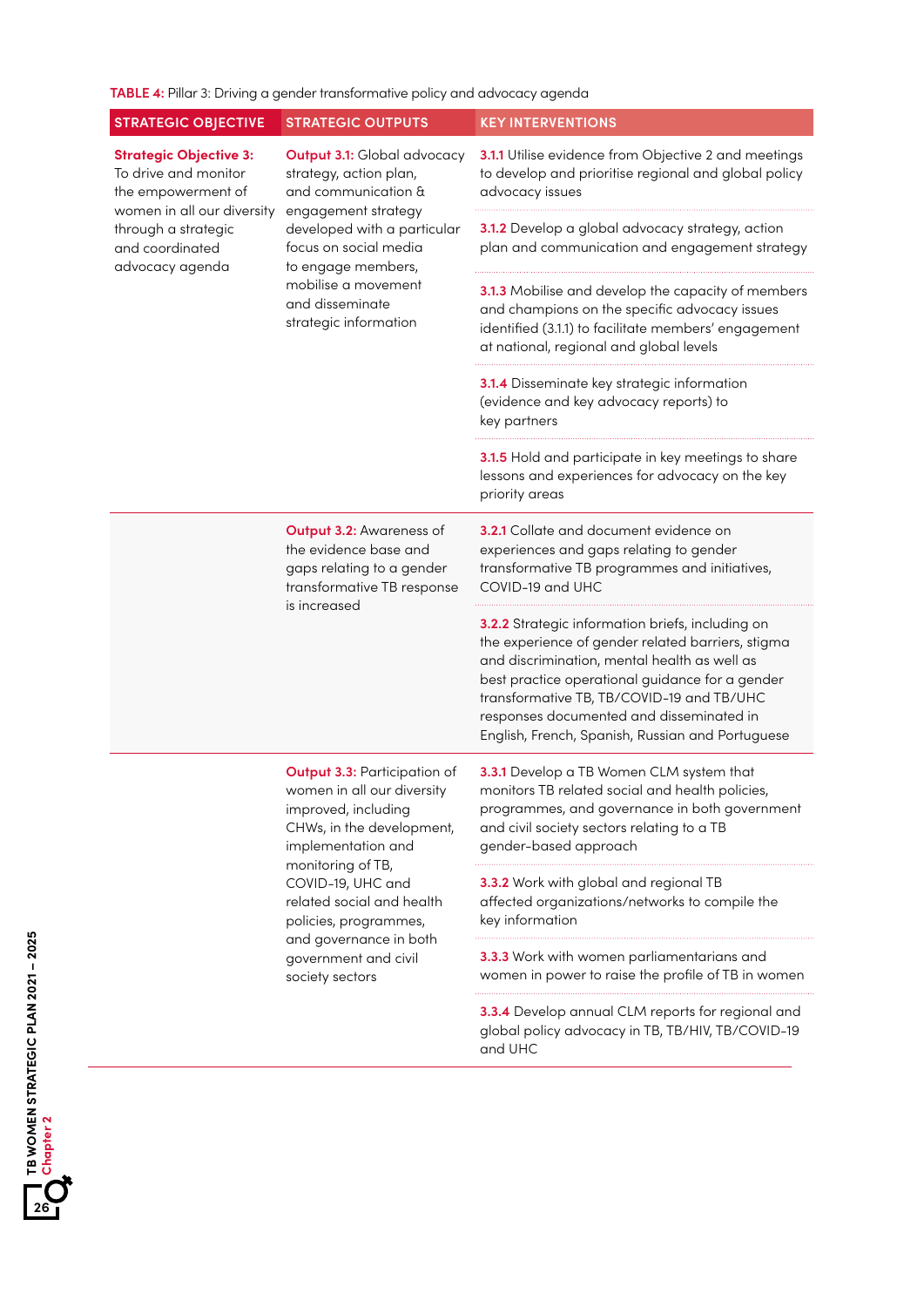**TABLE 4:** Pillar 3: Driving a gender transformative policy and advocacy agenda *(cont.)*

| <b>STRATEGIC OBJECTIVE</b> | <b>STRATEGIC OUTPUTS</b>                                                                                                                                                                        | <b>KEY INTERVENTIONS</b>                                                                                                                                        |
|----------------------------|-------------------------------------------------------------------------------------------------------------------------------------------------------------------------------------------------|-----------------------------------------------------------------------------------------------------------------------------------------------------------------|
|                            | <b>Output 3.4: Increased</b><br>prominence and attention to<br>childhood TB and maternal<br>health integration campaign<br>developed, implemented,<br>and influencing policy<br>and programming | <b>3.4.1</b> Map out and engage organizations that work<br>in childhood TB, youth and health, mental health as<br>well as maternal health at the regional level |
|                            |                                                                                                                                                                                                 | <b>3.4.2</b> Document and disseminate programmatic<br>experiences of childhood TB and maternal<br>health integration                                            |
|                            |                                                                                                                                                                                                 | 3.4.3 Childhood TB, youth and maternal health<br>integration campaign developed, implemented and<br>influencing policy and programming                          |
|                            | <b>Output 3.5: Strategic</b><br>partnerships established<br>with global, regional<br>and national partners to<br>prioritise gender-related<br>aspects of the TB response.                       | <b>3.51</b> Map out and develop a geo-map of key<br>partners, champions and allies that prioritise<br>gender related issues                                     |
|                            |                                                                                                                                                                                                 | 3.5.2 Identify key areas for partnerships                                                                                                                       |
|                            |                                                                                                                                                                                                 | 3.5.3 Develop Memorandum of Understanding<br>(MoUs) with key organizations and champions at<br>national, regional and global levels                             |

### **Strategic Objective 4:**

To strengthen the membership and coordination capacity of TB Women as a global network.

### **Rationale and strategic approach**

To function as a network that coordinates and makes gender equality a reality in the TB response, TB Women itself needs to ensure it has adequate governance and management structures, systems and procedures. This will ensure that resources (human, physical and financial) are appropriately managed and support the network in reaching its intended purposes.

As a new network, the first year will focus on building the internal capacity of TB Women – selecting a board of governance and ensuring policies are in order, mobilizing resources and identifying key partnerships. Related activities include:

- **a. Membership Structure**: The network will develop a constitution that defines who the members are, types of membership and roles and responsibilities of each structure. The constitution will define who elects the board, how long the term of board members is and the terms of reference (ToRs) for board members. A conflict resolution policy will also be defined.
- **b. Governance Structure:** The network will develop strong and shared governance and responsibility across the network. The aim is to:
- i. ensure robust representation of national community stakeholders and key interest groups in the governance structure;
- ii. ensure robust consultative processes (involvement and participation of those affected) when decisions have significant effects on country membership;
- iii. maximize transparency (information, communication);
- iv. expect the highest standards of ethical conduct for all TB Women members, but especially for those who occupy leadership or authority positions and whose decisions have a significant impact on others.
- **c. Operational Structure:** In execution of this Strategic Plan, it will be critical to set up an institutional framework that supports TB Women's mandate as a network-based organization with necessary structures of oversight of the executive functions of its organs and institutions. The necessary policy systems and manuals shall be developed to facilitate functioning of the Secretariat.
- **d. Monitoring and evaluation:** The network will develop and maintain a dynamic M&E system that is able to measure and capture programme effectives.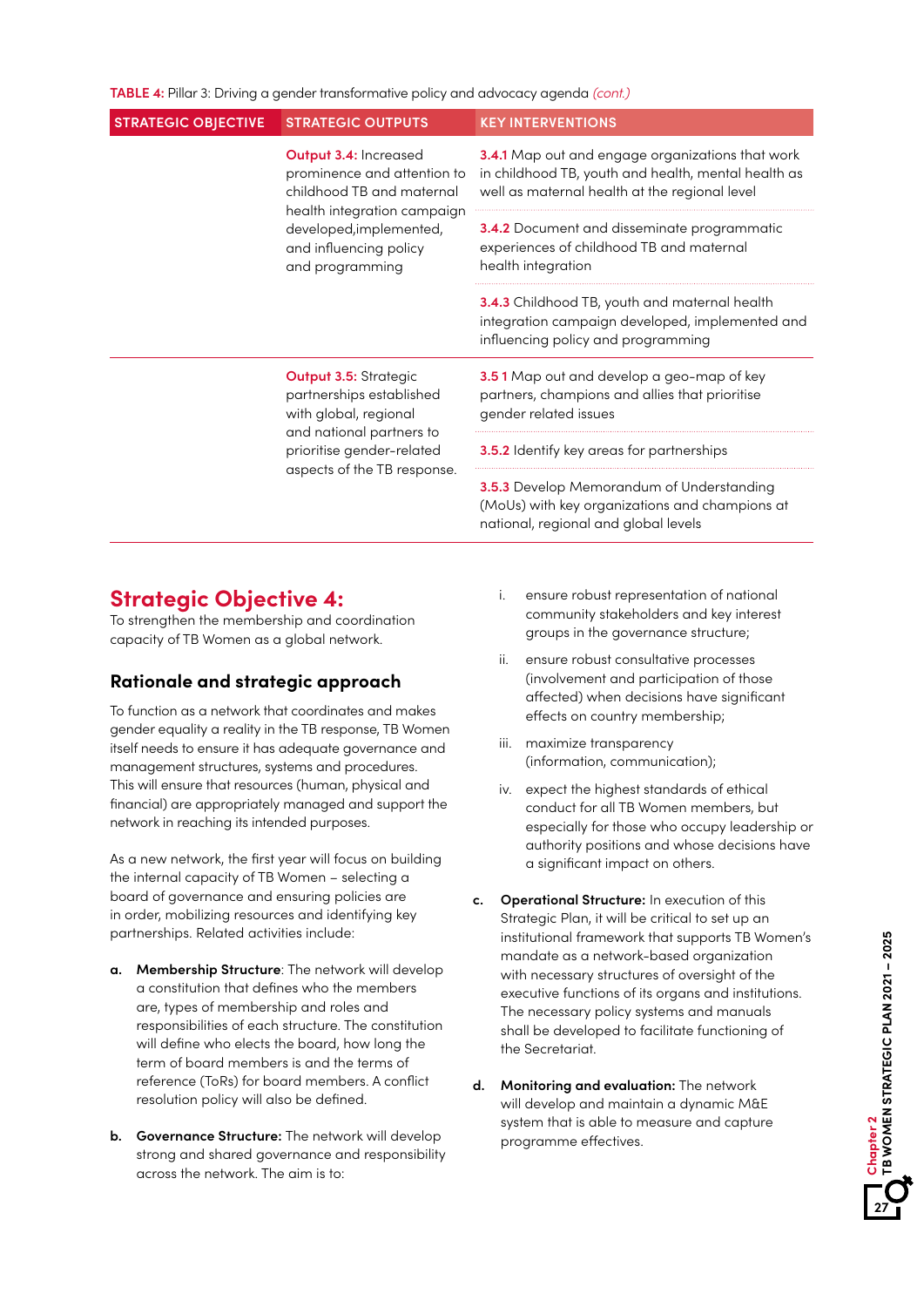**TABLE 5:** Pillar 4: TB Women is a strong, effective and sustainable network

| <b>STRATEGIC OBJECTIVE</b>                                                                                                          | <b>STRATEGIC OUTPUTS</b>                                                                                                                                                                                                         | <b>KEY INTERVENTIONS</b>                                                                                                                        |
|-------------------------------------------------------------------------------------------------------------------------------------|----------------------------------------------------------------------------------------------------------------------------------------------------------------------------------------------------------------------------------|-------------------------------------------------------------------------------------------------------------------------------------------------|
| <b>Strategic Objective 4:</b><br>To strengthen the<br>membership and<br>coordination capacity<br>of TB Women as a<br>global network | <b>Output 4.1:</b> Effective, transparent,<br>and accountable governance<br>and management systems and<br>procedures in place                                                                                                    | 4.1.1 Develop governance documents<br>and manuals including TB Women<br>constitution, conflict of interest, and Board<br>governance manuals     |
|                                                                                                                                     |                                                                                                                                                                                                                                  | 4.1.2 Define governance structure and elect<br>representatives                                                                                  |
|                                                                                                                                     |                                                                                                                                                                                                                                  | 4.1.3 Hold governance meetings as defined<br>in the constitution to provide continuous<br>oversight of the functioning of the network           |
|                                                                                                                                     | Output 4.2: Diverse and<br>representative membership base<br>formed and engaged in all aspects<br>of the TB Women network                                                                                                        | 4.2.1 Define and formalise TB Women<br>membership                                                                                               |
|                                                                                                                                     |                                                                                                                                                                                                                                  | 4.2.2 Develop conflict resolution and conflict<br>of interest policies                                                                          |
|                                                                                                                                     | <b>Output 4.3: TB Women Secretariat</b><br>established and strengthened with<br>the capacity to provide strategic<br>direction, effective oversight and<br>stewardship of resources                                              | 4.3.1 Development and operationalization<br>of operational plan, human resources<br>and administration manual, finance and<br>accounting manual |
|                                                                                                                                     |                                                                                                                                                                                                                                  | 4.3.2 Development and implementation of<br>a resource mobilization plan                                                                         |
|                                                                                                                                     |                                                                                                                                                                                                                                  | 4.3.3 Putting in place a functional financial<br>system that ensures it produces necessary<br>regular reports                                   |
|                                                                                                                                     | Output 4.4: TB Women brand<br>recognised, valued and understood<br>- including through strategic<br>communications, resources and<br>social media - where possible across<br>English, French, Spanish, Russian and<br>Portuguese | 4.4.1 Develop and implement an<br>organization brand                                                                                            |
|                                                                                                                                     | Output 4.5: TB Women data<br>effectively guiding programme<br>planning, implementation and<br>monitoring for most efficient use<br>of resources                                                                                  | 4.5.1 Develop M&E systems                                                                                                                       |
|                                                                                                                                     |                                                                                                                                                                                                                                  | 4.5.2 Develop the capacity of the<br>Secretariat for effective use                                                                              |
|                                                                                                                                     |                                                                                                                                                                                                                                  | 4.5.3 Collect data and produce reports on a<br>regular basis                                                                                    |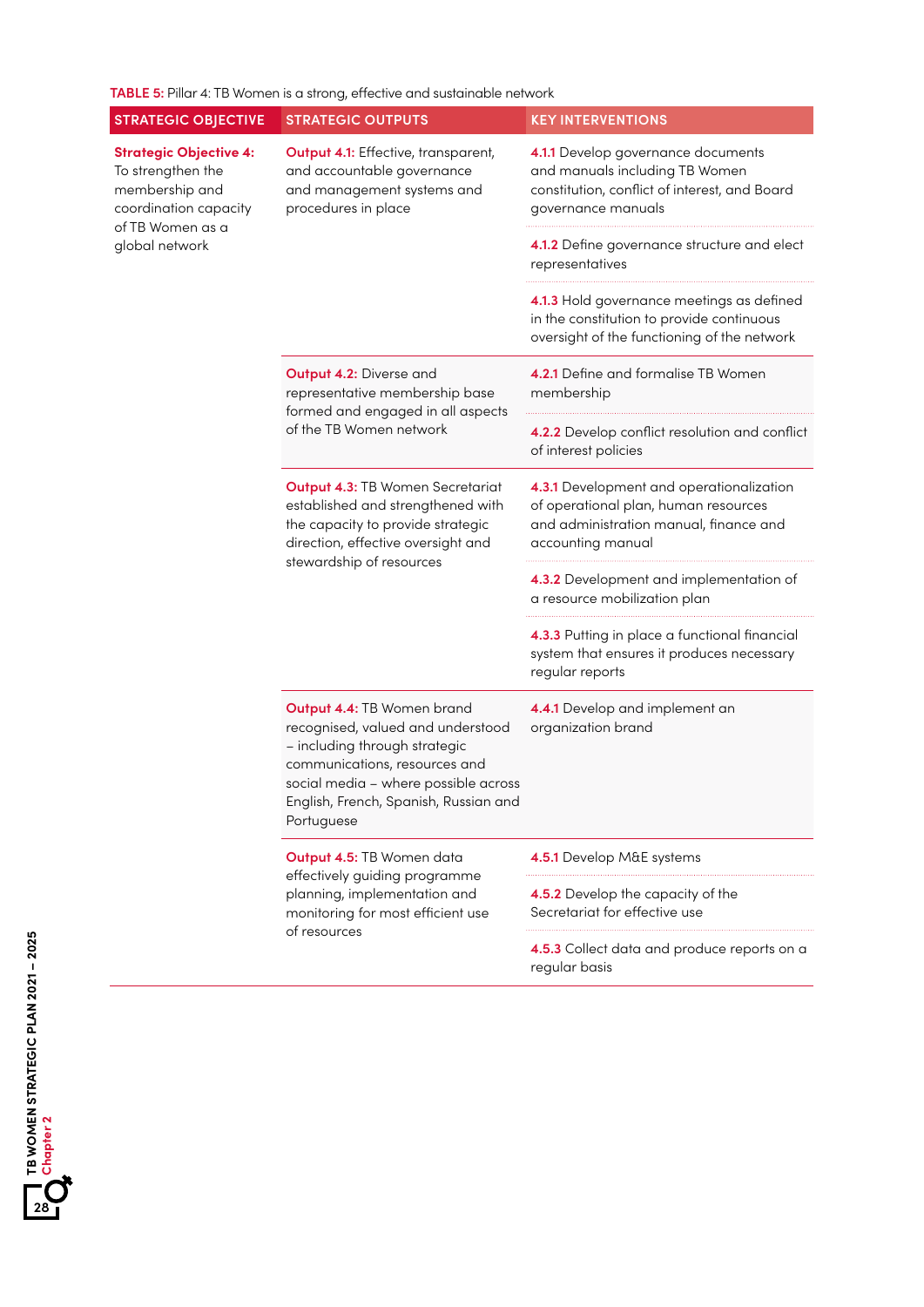## **References**

1[https://www.un.org/en/ga/search/view\\_doc.](https://www.un.org/en/ga/search/view_doc.asp?symbol=A/RES/73/3) [asp?symbol=A/RES/73/3](https://www.un.org/en/ga/search/view_doc.asp?symbol=A/RES/73/3)

2 <https://www.who.int/tb/strategy/end-tb/en/>

3 <http://www.stoptb.org/global/plan/plan1822.asp>

4 https://www.thenewhumanitarian.org/newsfeature/2021/2/24/tuberculosis-hits-more-womenin-afghanistan

5 The Global Fund to fight AIDS, TB and Malaria (2019). Technical Brief: Gender Equity P4. [https://](https://www.theglobalfund.org/media/5728/core_gender_infonote_en.pdf) [www.theglobalfund.org/media/5728/core\\_gender\\_](https://www.theglobalfund.org/media/5728/core_gender_infonote_en.pdf) [infonote\\_en.pdf](https://www.theglobalfund.org/media/5728/core_gender_infonote_en.pdf)

6 [https://www.theglobalfund.org/media/5728/core\\_](https://www.theglobalfund.org/media/5728/core_gender_infonote_en.pdf%20,%20P4) [gender\\_infonote\\_en.pdf , P4](https://www.theglobalfund.org/media/5728/core_gender_infonote_en.pdf%20,%20P4)

7 [https://www.unaids.org/sites/default/files/media\\_](https://www.unaids.org/sites/default/files/media_asset/genderresponsiveHIVprogramming_en.pdf) [asset/genderresponsiveHIVprogramming\\_en.pdf](https://www.unaids.org/sites/default/files/media_asset/genderresponsiveHIVprogramming_en.pdf)

8 ACTION Partnership, Global Coalition of TB Activists et al (2020) The Impact of COVID-19 on the TB Response: A Community Perspective [http://](http://www.stoptb.org/assets/documents/resources/publications/acsm/Civil%20Society%20Report%20on%20TB%20and%20COVID.pdf) [www.stoptb.org/assets/documents/resources/](http://www.stoptb.org/assets/documents/resources/publications/acsm/Civil%20Society%20Report%20on%20TB%20and%20COVID.pdf) [publications/acsm/Civil%20Society%20Report%20](http://www.stoptb.org/assets/documents/resources/publications/acsm/Civil%20Society%20Report%20on%20TB%20and%20COVID.pdf) [on%20TB%20and%20COVID.pdf](http://www.stoptb.org/assets/documents/resources/publications/acsm/Civil%20Society%20Report%20on%20TB%20and%20COVID.pdf)

9 Stop TB Partnership NGO and Affected Community Delegations (2020) *A Deadly Divide: TB Commitments vs TB Realities* [http://www.stoptb.org/assets/](http://www.stoptb.org/assets/documents/communities/The%20Deadly%20Divide_TB%20Commitments%20vs%20TB%20Realities%20FINAL%20HLM%20Report.pdf) [documents/communities/The%20Deadly%20Divide\\_](http://www.stoptb.org/assets/documents/communities/The%20Deadly%20Divide_TB%20Commitments%20vs%20TB%20Realities%20FINAL%20HLM%20Report.pdf) [TB%20Commitments%20vs%20TB%20Realities%20](http://www.stoptb.org/assets/documents/communities/The%20Deadly%20Divide_TB%20Commitments%20vs%20TB%20Realities%20FINAL%20HLM%20Report.pdf) [FINAL%20HLM%20Report.pdf](http://www.stoptb.org/assets/documents/communities/The%20Deadly%20Divide_TB%20Commitments%20vs%20TB%20Realities%20FINAL%20HLM%20Report.pdf)

10 Stop TB Partnership UNHLM Targets & Commitments [http://www.stoptb.org/assets/](http://www.stoptb.org/assets/documents/global/advocacy/unhlm/UNHLM_Targets&Commitments.pdf) [documents/global/advocacy/unhlm/UNHLM\\_](http://www.stoptb.org/assets/documents/global/advocacy/unhlm/UNHLM_Targets&Commitments.pdf) [Targets&Commitments.pdf](http://www.stoptb.org/assets/documents/global/advocacy/unhlm/UNHLM_Targets&Commitments.pdf)

11 Stop TB Partnership UNHLM Targets & Commitments [http://www.stoptb.org/assets/](http://www.stoptb.org/assets/documents/global/advocacy/unhlm/UNHLM_Targets&Commitments.pdf) [documents/global/advocacy/unhlm/UNHLM\\_](http://www.stoptb.org/assets/documents/global/advocacy/unhlm/UNHLM_Targets&Commitments.pdf) [Targets&Commitments.pdf](http://www.stoptb.org/assets/documents/global/advocacy/unhlm/UNHLM_Targets&Commitments.pdf)

12 BMC Public health, Tuberculosis and poverty: the contribution of patient costs in sub-Saharan Africa – a systematic review [https://bmcpublichealth.biomedcentral.com/](https://bmcpublichealth.biomedcentral.com/articles/10.1186/1471-2458-12-980) [articles/10.1186/1471-2458-12-980](https://bmcpublichealth.biomedcentral.com/articles/10.1186/1471-2458-12-980)

13 [https://www.who.int/news-room/fact-sheets/](https://www.who.int/news-room/fact-sheets/detail/the-top-10-causes-of-death) [detail/the-top-10-causes-of-death](https://www.who.int/news-room/fact-sheets/detail/the-top-10-causes-of-death)

14 [http://www.stoptb.org/assets/documents/global/](http://www.stoptb.org/assets/documents/global/awards/tbreach/W7_Gender_Empowerment.pdf) [awards/tbreach/W7\\_Gender\\_Empowerment.pdf](http://www.stoptb.org/assets/documents/global/awards/tbreach/W7_Gender_Empowerment.pdf)

15 The Global Fund, COVID-19 Information Note: "Catch-Up" Plans to Mitigate the Impact of COVID-19 on Tuberculosis Services (2020) [http://](http://www.stoptb.org/assets/documents/covid/covid19_tuberculosisservicesimpact_guidancenote_en.pdf) [www.stoptb.org/assets/documents/covid/covid19\\_](http://www.stoptb.org/assets/documents/covid/covid19_tuberculosisservicesimpact_guidancenote_en.pdf) [tuberculosisservicesimpact\\_guidancenote\\_en.pdf](http://www.stoptb.org/assets/documents/covid/covid19_tuberculosisservicesimpact_guidancenote_en.pdf)

16 [https://gctacommunity.org/?page\\_](https://gctacommunity.org/?page_id=7293&v=7d31e0da1ab9) [id=7293&v=7d31e0da1ab9](https://gctacommunity.org/?page_id=7293&v=7d31e0da1ab9)

17 [https://www.who.int/tb/publications/global\\_](https://www.who.int/tb/publications/global_report/gtbr14_main_text.pdf) [report/gtbr14\\_main\\_text.pdf](https://www.who.int/tb/publications/global_report/gtbr14_main_text.pdf)

18 https://www.who.int/health-topics/healthworkforce#tab=tab\_1

19 https://www.tballiance.org/why-new-tb-drugs/ maternal-and-child-health

20 Giving Women a Stronger Voice in Global Health *by Kim Cernak, Deputy Director of Friends of the Global Fight Against AIDS, Tuberculosis and Malaria.*  [https://unfoundation.org/blog/post/giving-women](https://unfoundation.org/blog/post/giving-women-a-stronger-voice-in-global-health/)[a-stronger-voice-in-global-health/](https://unfoundation.org/blog/post/giving-women-a-stronger-voice-in-global-health/)

21 [https://www.forbes.com/sites/](https://www.forbes.com/sites/madhukarpai/2020/09/26/tuberculosis-and-covid-19-fighting-a-deadly-syndemic/) [madhukarpai/2020/09/26/tuberculosis-and-covid-](https://www.forbes.com/sites/madhukarpai/2020/09/26/tuberculosis-and-covid-19-fighting-a-deadly-syndemic/)[19-fighting-a-deadly-syndemic/](https://www.forbes.com/sites/madhukarpai/2020/09/26/tuberculosis-and-covid-19-fighting-a-deadly-syndemic/) ; [https://spark.](https://spark.adobe.com/page/xJ7pygvhrIAqW/) [adobe.com/page/xJ7pygvhrIAqW/](https://spark.adobe.com/page/xJ7pygvhrIAqW/)

22 [https://www.theglobalfund.org/media/5728/](https://www.theglobalfund.org/media/5728/core_gender_infonote_en.pdf) [core\\_gender\\_infonote\\_en.pdf](https://www.theglobalfund.org/media/5728/core_gender_infonote_en.pdf). P4

23 [https://www.mchip.net/sites/default/files/](https://www.mchip.net/sites/default/files/Tackling-TB-and-HIV-in-Women.pdf) [Tackling-TB-and-HIV-in-Women.pdf](https://www.mchip.net/sites/default/files/Tackling-TB-and-HIV-in-Women.pdf)

24 [https://www.un.org/sustainabledevelopment/](https://www.un.org/sustainabledevelopment/gender-equality/) [gender-equality/](https://www.un.org/sustainabledevelopment/gender-equality/)

25 East African Community Gender Policy, East African Community (EAC) Secretariat, May 2018, Arusha, Tanzania

26 [https://www.who.int/sdhconference/resources/](https://www.who.int/sdhconference/resources/draft_background_paper15_cambodia.pdf?ua=1) [draft\\_background\\_paper15\\_cambodia.pdf?ua=1](https://www.who.int/sdhconference/resources/draft_background_paper15_cambodia.pdf?ua=1)

27 <https://www.unescwa.org/gender-blindness>

28 [https://www.unaids.org/sites/default/files/](https://www.unaids.org/sites/default/files/media_asset/genderresponsiveHIVprogramming_en.pdf) [media\\_asset/genderresponsiveHIVprogramming\\_](https://www.unaids.org/sites/default/files/media_asset/genderresponsiveHIVprogramming_en.pdf) [en.pdf](https://www.unaids.org/sites/default/files/media_asset/genderresponsiveHIVprogramming_en.pdf)

29 Stop TB Partnership (2020) Empowering TB Affected Communities to Transform the TB response to be equitable, rights-based and People Centered [http://www.stoptb.org/assets/documents/about/cb/](http://www.stoptb.org/assets/documents/about/cb/meetings/33/33-06%20Civil%20Society%20and%20Communities/33-6.1%20STP%20UNHLM%20CRG%20Report_17%20Nov%202020.pdf) [meetings/33/33-06%20Civil%20Society%20and%20](http://www.stoptb.org/assets/documents/about/cb/meetings/33/33-06%20Civil%20Society%20and%20Communities/33-6.1%20STP%20UNHLM%20CRG%20Report_17%20Nov%202020.pdf) [Communities/33-6.1%20STP%20UNHLM%20CRG%20](http://www.stoptb.org/assets/documents/about/cb/meetings/33/33-06%20Civil%20Society%20and%20Communities/33-6.1%20STP%20UNHLM%20CRG%20Report_17%20Nov%202020.pdf) [Report\\_17%20Nov%202020.pdf](http://www.stoptb.org/assets/documents/about/cb/meetings/33/33-06%20Civil%20Society%20and%20Communities/33-6.1%20STP%20UNHLM%20CRG%20Report_17%20Nov%202020.pdf)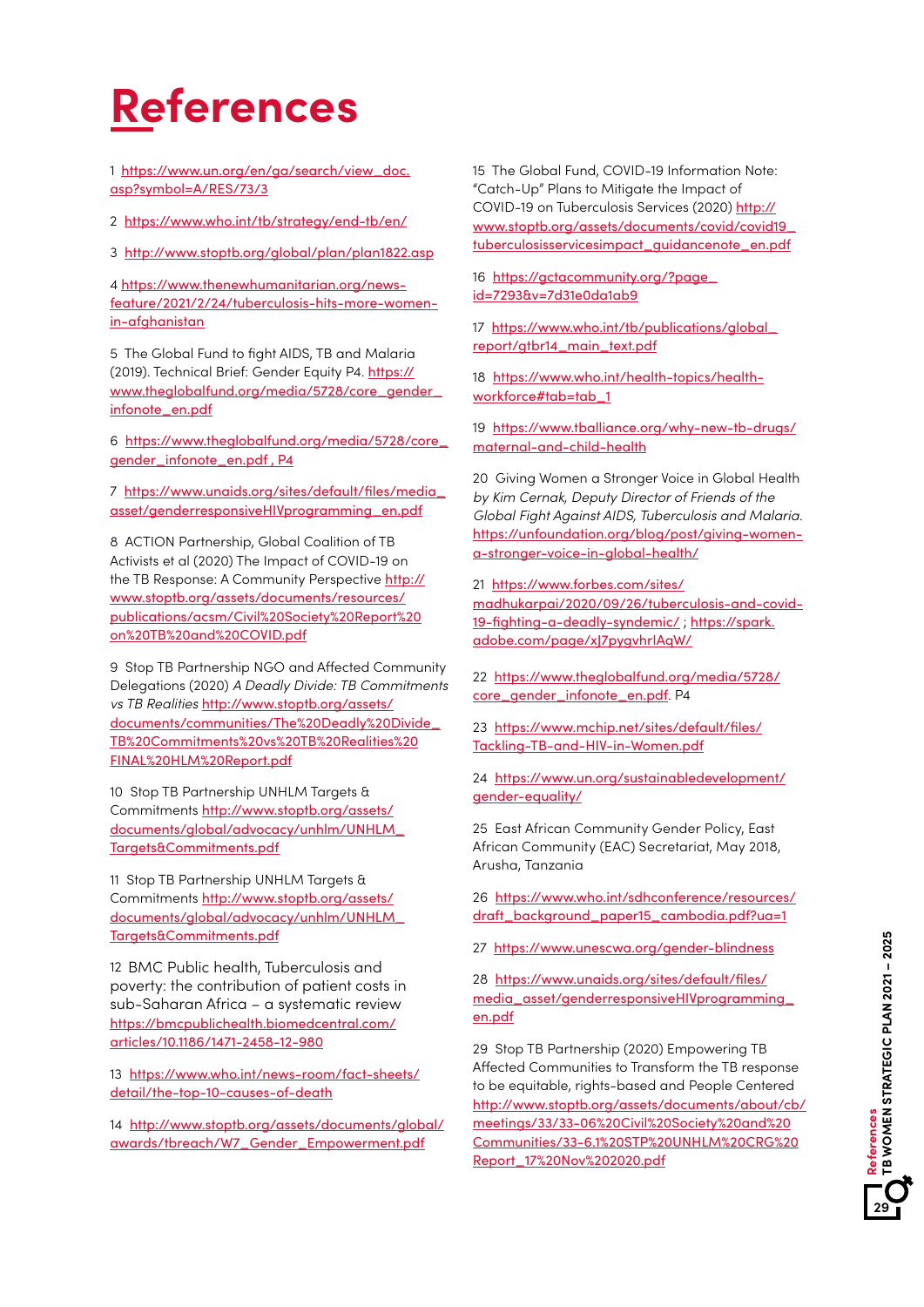30 [https://www.theglobalfund.org/en/key](https://www.theglobalfund.org/en/key-populations/)[populations/](https://www.theglobalfund.org/en/key-populations/)

31 http://gctacommunity.org/wp-content/ uploads/2018/06/Women-and-Stigma-Full-Book. pdf?v=c86ee0d9d7ed

32 [http://www.stoptb.org/communities/default.](http://www.stoptb.org/communities/default.asp#CRG) asp#CRG

33 Stop TB Partnership (2020) TB CRG Gender Investment Package [http://www.stoptb.org/assets/](http://www.stoptb.org/assets/documents/communities/CRG%20Investment%20Package_Gender%20and%20TB%2006.07.2020.pdf) [documents/communities/CRG%20Investment%20](http://www.stoptb.org/assets/documents/communities/CRG%20Investment%20Package_Gender%20and%20TB%2006.07.2020.pdf) [Package\\_Gender%20and%20TB%2006.07.2020.pdf](http://www.stoptb.org/assets/documents/communities/CRG%20Investment%20Package_Gender%20and%20TB%2006.07.2020.pdf)

34 <http://www.stoptb.org/global/awards/cfcs/>

35 The Global Fund Breaking Down Barriers Initiative <https://www.theglobalfund.org/en/human-rights/>

36 India National Framework for a Gender Responsive Approach to TB [https://tbcindia.gov.in/](https://tbcindia.gov.in/WriteReadData/l892s/388838054811%20NTEP%20Gender%20Responsive%20Framework_311219.pdf) [WriteReadData/l892s/388838054811%20NTEP%20](https://tbcindia.gov.in/WriteReadData/l892s/388838054811%20NTEP%20Gender%20Responsive%20Framework_311219.pdf) [Gender%20Responsive%20Framework\\_311219.pdf](https://tbcindia.gov.in/WriteReadData/l892s/388838054811%20NTEP%20Gender%20Responsive%20Framework_311219.pdf)

37 <http://stoptb.org/global/awards/tbreach/>

38 <https://stoptbpartnershiponeimpact.org/>

39 [http://www.stoptb.org/assets/documents/](http://www.stoptb.org/assets/documents/communities/STP%20TB%20Stigma%20Assessment%20Implementation%20Handbook.pdf) [communities/STP%20TB%20Stigma%20](http://www.stoptb.org/assets/documents/communities/STP%20TB%20Stigma%20Assessment%20Implementation%20Handbook.pdf) [Assessment%20Implementation%20Handbook.pdf](http://www.stoptb.org/assets/documents/communities/STP%20TB%20Stigma%20Assessment%20Implementation%20Handbook.pdf)

40 TBpeople (2019) Declaration of the rights of people affected by TB [http://www.stoptb.org/assets/](http://www.stoptb.org/assets/documents/communities/Declaration%20of%20the%20rights%20of%20people%20affected%20by%20TB%20-%20A5%20english%20version.pdf) [documents/communities/Declaration%20of%20](http://www.stoptb.org/assets/documents/communities/Declaration%20of%20the%20rights%20of%20people%20affected%20by%20TB%20-%20A5%20english%20version.pdf) [the%20rights%20of%20people%20affected%20by%20](http://www.stoptb.org/assets/documents/communities/Declaration%20of%20the%20rights%20of%20people%20affected%20by%20TB%20-%20A5%20english%20version.pdf) [TB%20-%20A5%20english%20version.pdf](http://www.stoptb.org/assets/documents/communities/Declaration%20of%20the%20rights%20of%20people%20affected%20by%20TB%20-%20A5%20english%20version.pdf)

41 Global Coalition of TB Activists (2020) Activating a Human Rights Based Response [http://www.stoptb.](http://www.stoptb.org/assets/documents/communities/Activating%20a%20Human%20Rights-Based%20TB%20Response%20-%20Technical%20Brief%20(November%202020).pdf) [org/assets/documents/communities/Activating%20](http://www.stoptb.org/assets/documents/communities/Activating%20a%20Human%20Rights-Based%20TB%20Response%20-%20Technical%20Brief%20(November%202020).pdf) [a%20Human%20Rights-Based%20TB%20Response%20](http://www.stoptb.org/assets/documents/communities/Activating%20a%20Human%20Rights-Based%20TB%20Response%20-%20Technical%20Brief%20(November%202020).pdf) [-%20Technical%20Brief%20\(November%202020\).pdf](http://www.stoptb.org/assets/documents/communities/Activating%20a%20Human%20Rights-Based%20TB%20Response%20-%20Technical%20Brief%20(November%202020).pdf)

42 ACTION Partnership, Global Coalition of TB Activists et al (2020) Impact of COVID-19 on the TB Response: A community perspective [http://](http://www.stoptb.org/assets/documents/resources/publications/acsm/Civil%20Society%20Report%20on%20TB%20and%20COVID.pdf) [www.stoptb.org/assets/documents/resources/](http://www.stoptb.org/assets/documents/resources/publications/acsm/Civil%20Society%20Report%20on%20TB%20and%20COVID.pdf) [publications/acsm/Civil%20Society%20Report%20](http://www.stoptb.org/assets/documents/resources/publications/acsm/Civil%20Society%20Report%20on%20TB%20and%20COVID.pdf) [on%20TB%20and%20COVID.pdf](http://www.stoptb.org/assets/documents/resources/publications/acsm/Civil%20Society%20Report%20on%20TB%20and%20COVID.pdf)

43 Stop TB Partnership. Global Plan to End TB 2018- 2022. [http://www.stoptb.org/assets/documents/](http://www.stoptb.org/assets/documents/global/plan/GPR_2018-2022_Digital.pdf) [global/plan/GPR\\_2018-2022\\_Digital.pdf](http://www.stoptb.org/assets/documents/global/plan/GPR_2018-2022_Digital.pdf)

44 https://www.oecd.org/dac/ effectiveness/34428351.pdf

45 [https://apps.who.int/gb/](https://apps.who.int/gb/ebwha/pdf_files/WHA69/A69_39-en.pdf?ua%20=%201)*ebwha*/pdf\_files/ [WHA69/A69\\_39-en.pdf?ua%20=%201](https://apps.who.int/gb/ebwha/pdf_files/WHA69/A69_39-en.pdf?ua%20=%201), P2